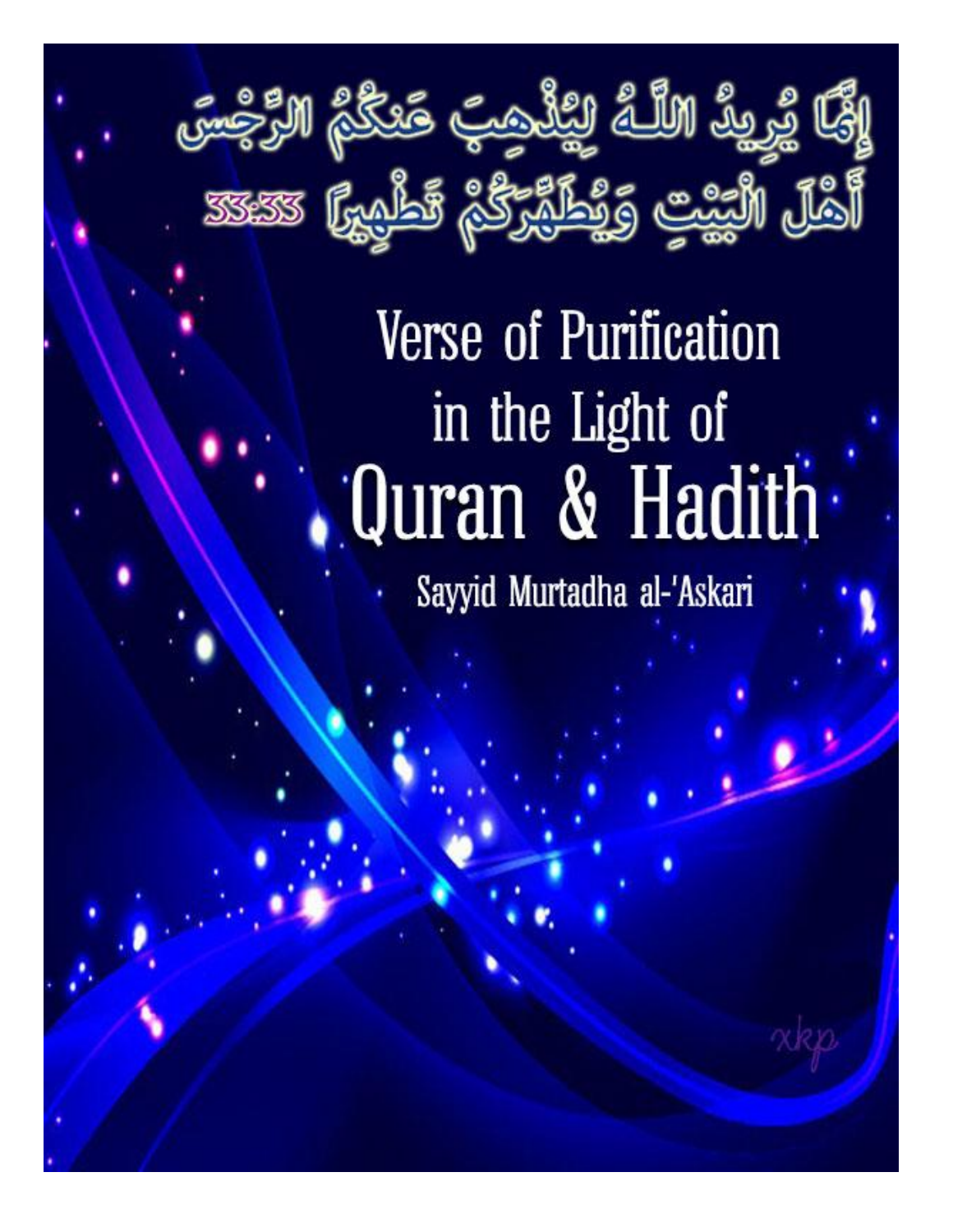# **Verse of Purification in the Light of Quran & Hadith**

# **Author(s):**

Sayyid Murtadha al-'Askari

#### **Publisher(s):**

World Islamic Network (WIN)

At a time when our religion is being attacked from all sides, sectarian division appearing so often, here comes a booklet that underlines the fact that in many instances both Sunni and Shi'a sources agree regarding the history and events that took place at the time of our Prophet (S).

One of such examples is the revelation of the Verse of Purification of which this booklet offers extensive information.

#### **Translator(s):**

Al-Qalam Translators and Writers Bureau

#### **Category:**

Sunni & Shi'a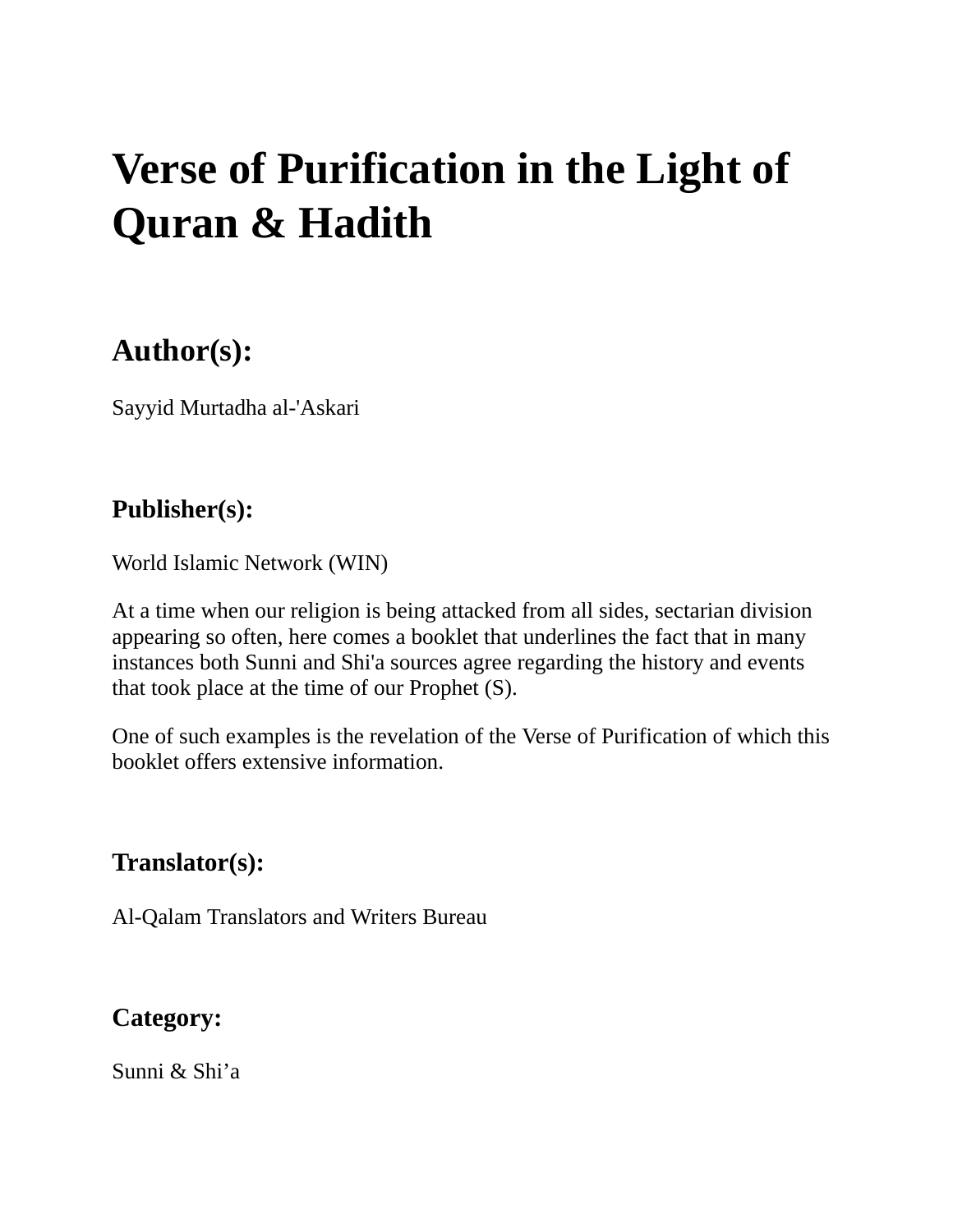General

#### **Miscellaneous information:**

Verse of Purification in the Light of Quran & Hadith By Sayyid Murtadha al-Askari Translation: Al-Qalam

Translators & Writers Bureau Publisher: World Islamic Network (WIN)

#### **Featured Category:**

Resources for Further Research

Responses to Misconceptions

# **Preface**

*'Allah only desires to keep away uncleanness from you O people of the House and to purify you a*

*(thorough) purifying'*

*(Sura al-Ahzaab, 33:33)*

\*\*\*\*\*\*\*\*\*\*\*\*\*\*\*

*In the Name of Allah the Compassionate, the Merciful.*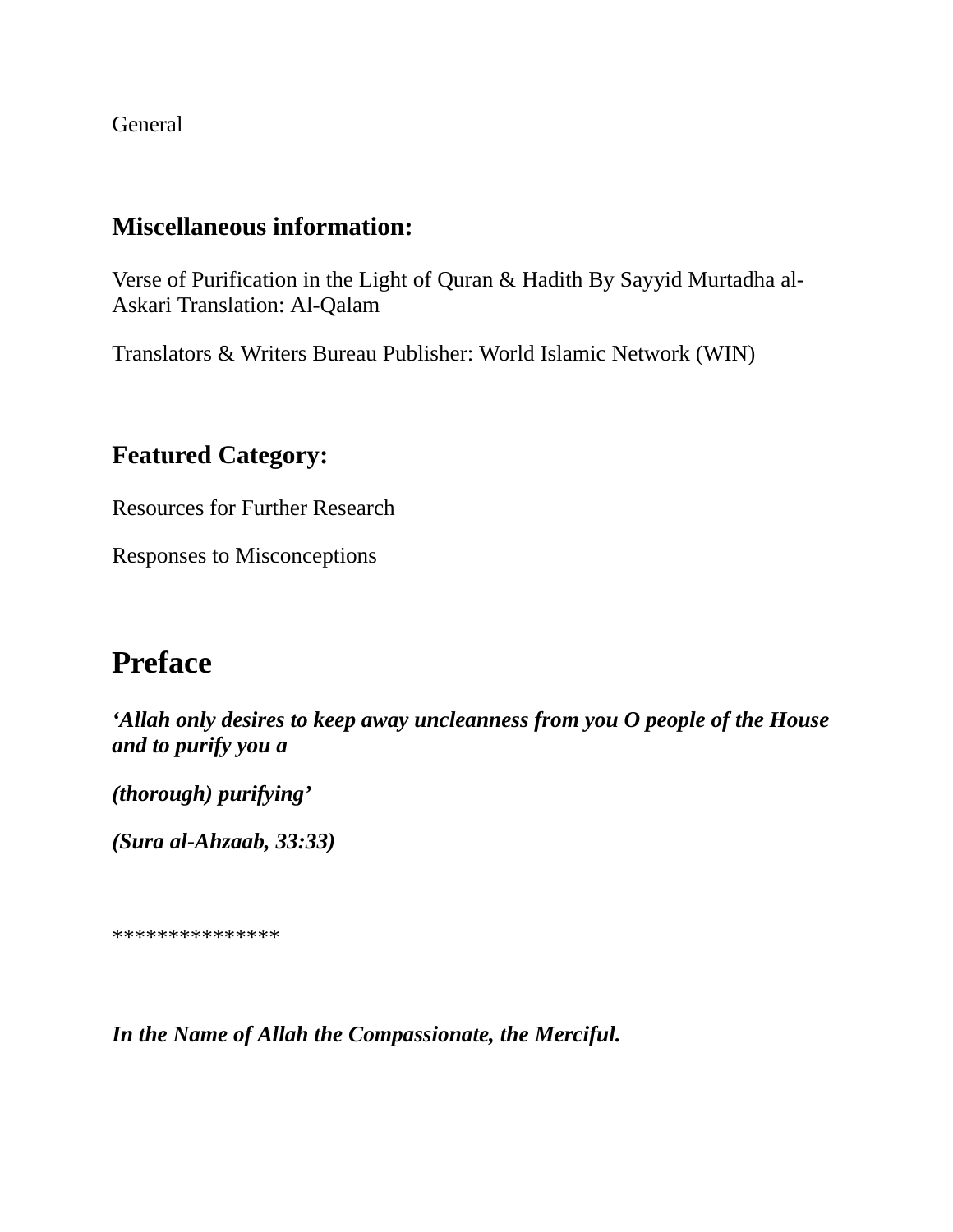May Allah shower His blessings upon Muhammad (S) and his Purified Progeny (a.s). Imam Jafar as-Sadiq (a.s) says:

'Write (down the traditions) and propagate the knowledge among your brothers. When you die, bequeath these books as your legacy to your sons. Verily, there will come on the people a time of disturbance, when nothing will give them any satisfaction and to nothing will they pay any heed except to their books.' (Al-Kafi)

In the light of the above tradition, World Islamic Network (WIN) has taken up the task of diffusing Islamic teachings according to the School of Ahlul Bayt (a.s). This booklet is the first of the series titled: In the Light of Quran and Hadith.

Compiled by the great scholar Allama Sayyid Murtadha Askari these booklets deal with some of the important issues of faith. We pray that Allah give us the tawfeeq to continue this noble endeavour.

#### **World Islamic Network**

# **Introduction**

#### *In The Name of Allah the Compassionate, the Merciful.*

Praise be to Allah the Lord of the worlds. Benedictions be upon Muhammad (S) and his Purified Progeny (a.s). Peace be upon the righteous companions.

Some of the controversial issues have divided the Muslims. These issues have been misused by the enemies of Islam to divide the Muslims and to weaken them. Therefore in order to unite the Muslims and to defend the boundaries of Islam it is necessary to clear the misunderstandings regarding these differences. In sorting out these issues we have been ordered to confine ourselves within some limits. As the Almighty Allah says:

#### *'And obey Allah and His Apostle and do not quarrel for then you will be weak in hearts and your power will depart...' (Sura al-Anfal, 8:46)*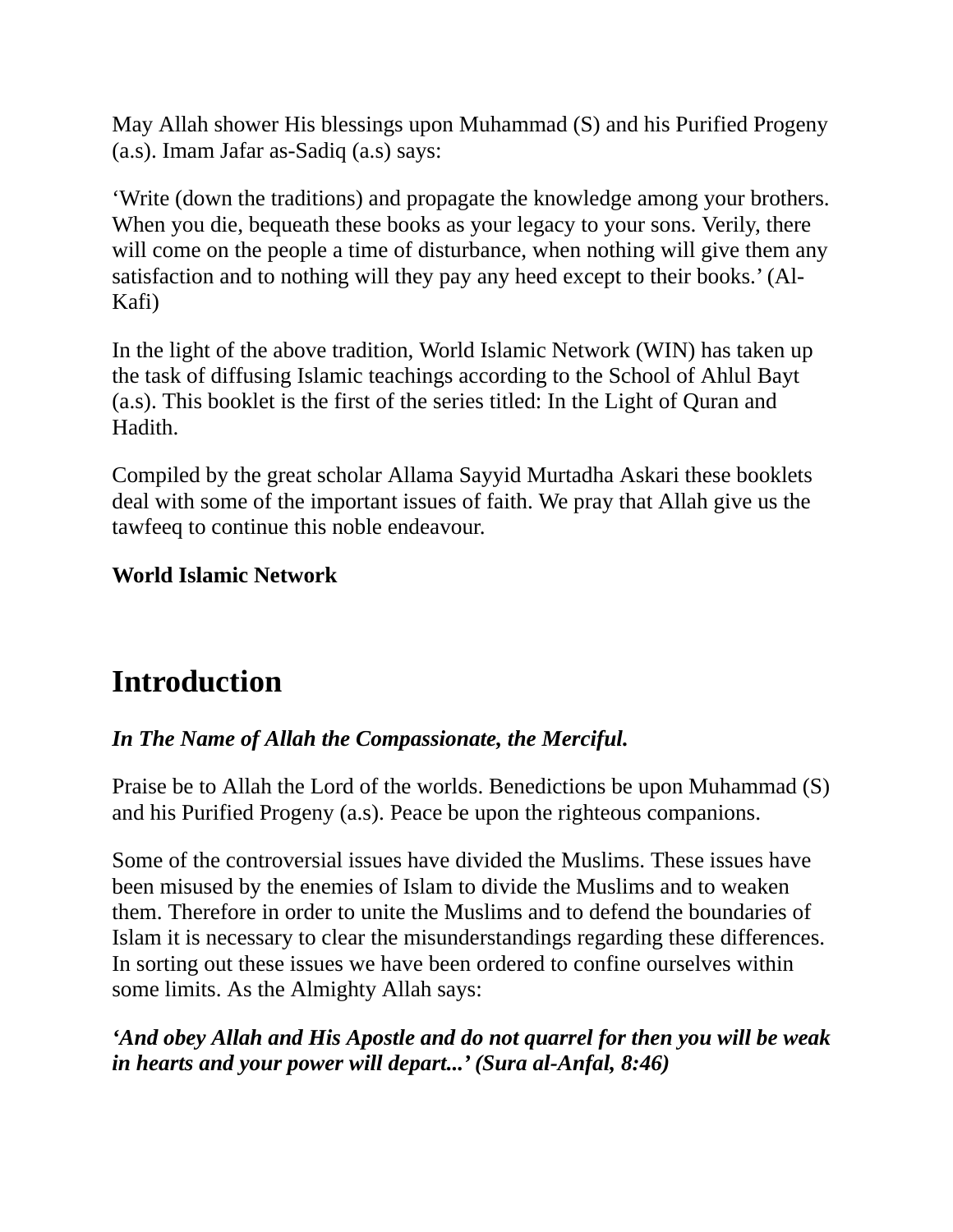It is a must for us today, and for all times to refer to Quran and Hadith in case of any difference of opinion. As the Almighty Allah says:

#### *'...then if you quarrel about anything, refer it to Allah and the Apostle...' (Sura an-Nisa, 4:59).*

In these series we shall refer to the Quran and Hadith to guide us on the correct path in various controversial topics. We seek the help of the Almighty in this.

#### **Al Askari**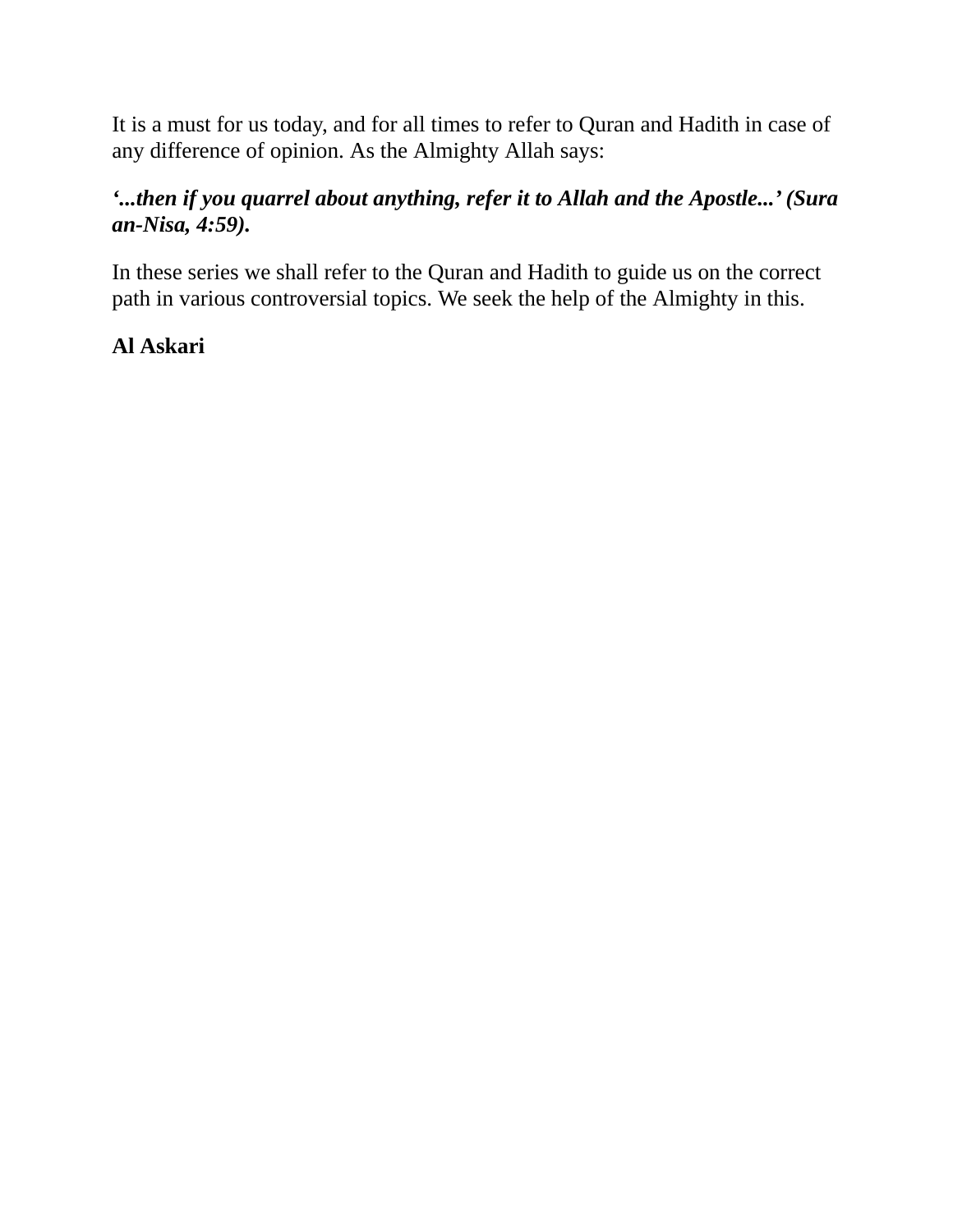# **The Verse of Purification in Sunni Sources**

## **Revelation of the Verse**

*In The Name of Allah, the Compassionate, the Merciful*

In his book entitled 'Mustadrak Sahihayn' Hakim quotes from son of Ja'far son of Abu Talib<sup>1</sup> as saying:

'When the Holy Prophet (S) observed that the Divine blessing was forthcoming he said, 'Call for me! Call for me!' Safia asked 'O Prophet of Allah! Whom should I call for you?' He said, 'Call for me the members of my family, namely, Ali, Fatima, Hasan, and Husain' (May peace and benediction be upon them). They were thus called to come close to the Holy Prophet (S) and when all of them were gathered, the Holy Prophet (S) placed his cloak on them and thereafter raised his hands in supplication and said, 'O Allah! These are the members of my family. Send your kind blessings on me and my progeny'. In the meantime Almighty Allah revealed the verse:

#### *'O people of the Prophet's House! Allah intends but to remove all sorts of uncleanness and blemish from you and to purify you with a thorough purification.' (Sura al-Ahzaab, 33:33)*

After quoting this hadith Hakim says, 'This hadith is authentic and correct as regards its sources.'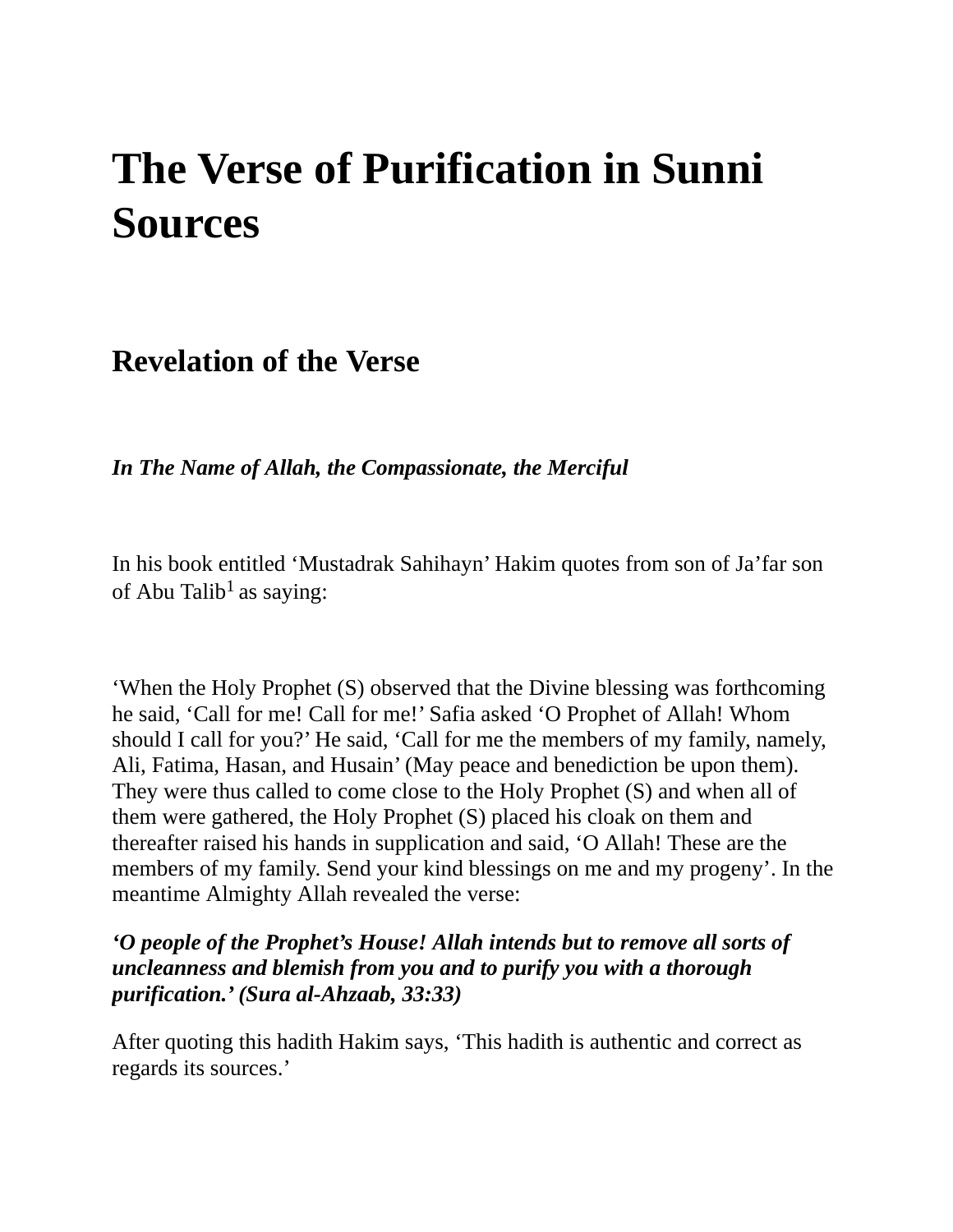# **Type and Kind of Kisa**

#### **(a) According to the hadith quoted by Umm al-Momineen Ayesha**

Muslim (in 'Sahih'), Hakim2(in 'Mustadrak'), Baihaqui (in 'Sunan al-Kubra') and Tabari, Ibn Kathir and Suyuti (in their 'Tafsirs') quote from Ayesha3with regard to this verse as having said:

'One day the Holy Prophet (S) came out of the house4carrying a printed cloak on his shoulder. At that time Hasan (a.s) came up to him and the Holy Prophet (S) accommodated him under the cloak. Then came Husain (a.s) and the Holy Prophet (S) accommodated him, too, under the cloak. Thereafter, Fatima (s.a) approached and was accommodated under the cloak. Ali (a.s) was the last to come and the Holy Prophet (S) accommodated him also under the cloak. Thereafter, he (the Holy Prophet) recited this sacred verse:

*'O People of the Prophet's House! Allah intends but to remove all sorts of uncleanness and blemish from you and to purify you with a thorough purification.' (Sura al-Ahzaab, 33:33)*

#### **(b) According to the hadith quoted by Umm al-Momineen Umm Salma**

#### **(b) According to the hadith quoted by Umm al-Momineen Umm Salma 5**

In his 'Tafsir', Tabari has quoted Umm Salma as having said in connection with the sacred verse in question as under: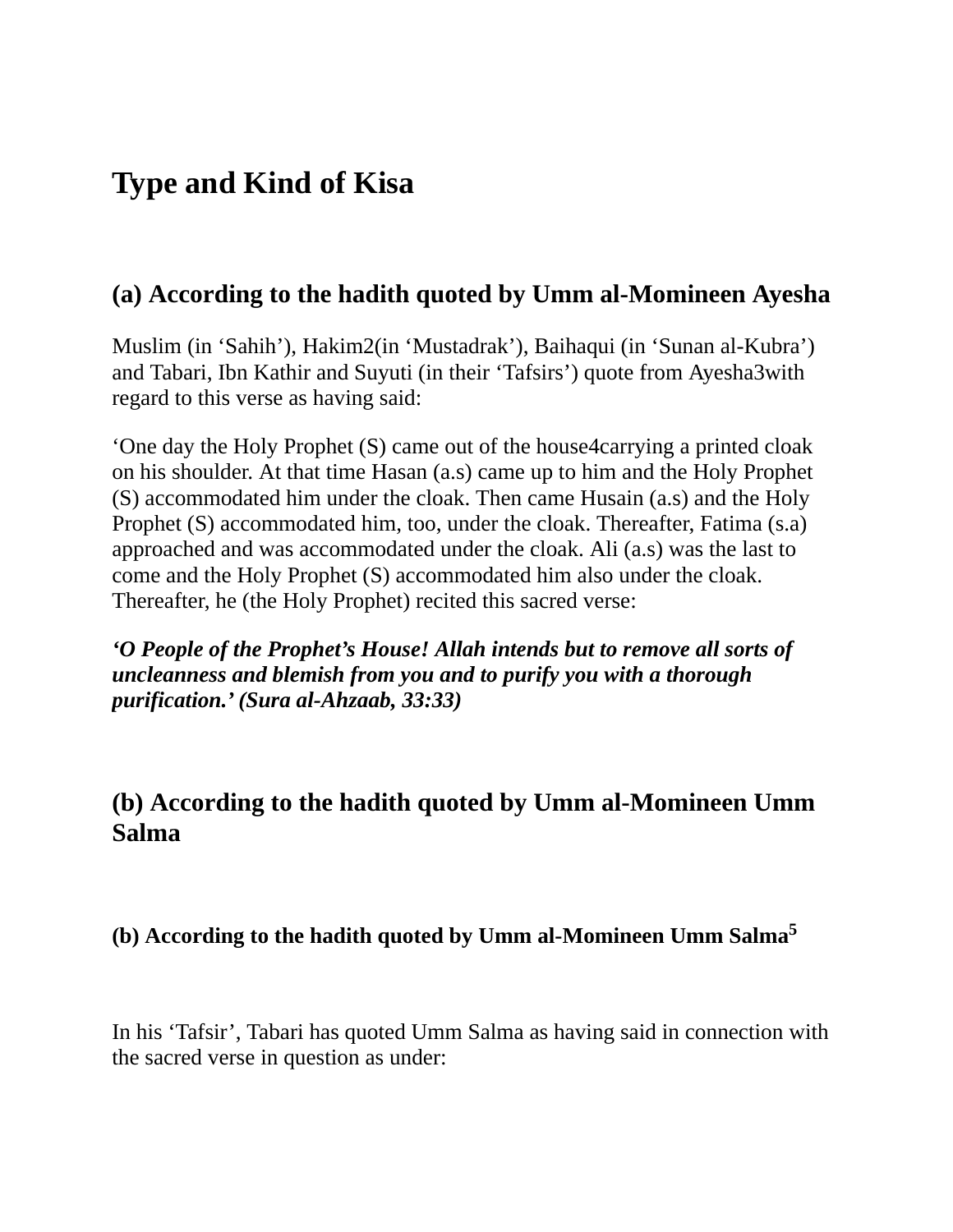'When the verse, *'O People of the Prophet's House*!'was revealed the Holy Prophet (S) called Ali, Fatima, Hasan, and Husain (May peace and benediction be upon them) to himself and covered them under his cloak.'

In another hadith Umm Salma is reported to have said: 'He placed his cloak on them.' This hadith has also been quoted by Suyuti in his 'Tafsir' and has similarly been narrated by Ibn Kathir in his 'Tafsir'.

# **Position of the People of the Prophet's Family Under the Cloak**

#### **(a) As narrated by Umar son of Abu Salma**

Tabari and Ibn Kathir (in their 'Tafsirs'), Tirmizi (in his 'Sahih') and Tahavi (in 'Mushkil al-Athar') have quoted 'Umar6son of Abu Salma as having said:

*'The verse, 'O People of the Prophet's House*! ...'was revealed to the Holy Prophet (S) in the house of Umm Salma. After the revelation of this verse the Holy Prophet (S) called Hasan, Husain, and Fatima (s.a) and made them sit in front of himself. Then he called Ali (a.s) as well and made him sit behind his back. Then he covered himself and all of them with his cloak and said: *'These are the People of my House. O Allah! Keep uncleanness away from them and make them clean and pure!'*

**(b) As narrated by Wasilat son of Asqaa and Umm Salma**

**(b) As narrated by Wasilat son of Asqaa 7 and Umm Salma**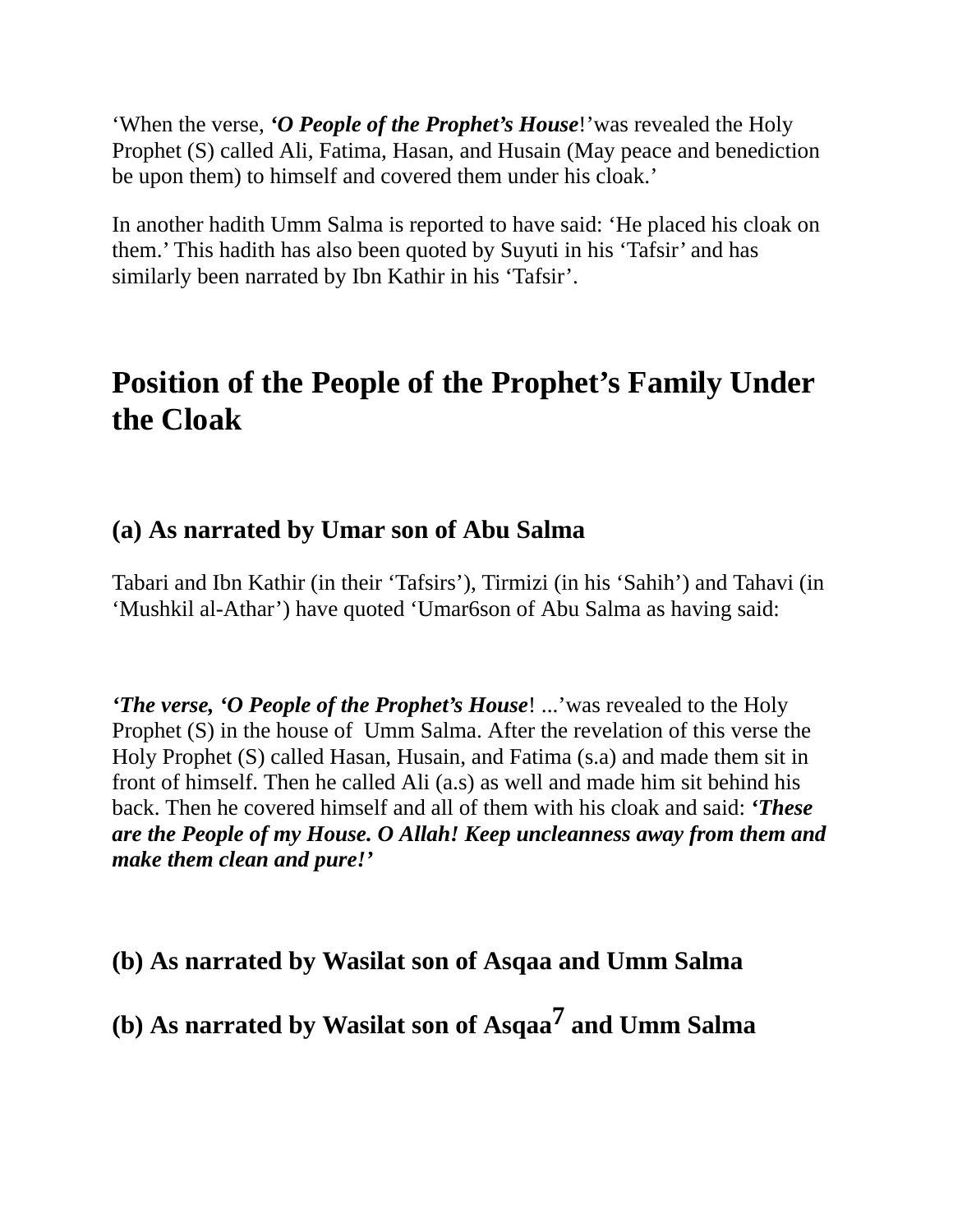Hakim (in 'Mustadrak') and Haithami (in 'Majma al-Zawaid') have quoted from Wasilat son of Asqaa that the Holy Prophet (S) made Ali (a.s) and Fatima (s.a) sit in front of himself and placed Hasan (a.s) and Husain (a.s) on his knees or took them in his arms. And this hadith had also been quoted by Ibn Kathir and Suyuti (in their 'Tafsirs') and Bahiqui (in 'Sunan') and Ahmad bin Hanbal (in 'Musnad').

# **Place Where Members of the Holy Prophet's House Assembled Together**

### **(a) As narrated in the hadith quoted by Abu Saeed Khudri**

#### **(a) As narrated in the hadith quoted by Abu Saeed Khudri 8**

Suyuti has quoted Abu Saeed in 'Durr al-Manthur' as having said, 'The Holy Prophet (S) was in the house of Umm Salma when Jibraeel descended and brought the verse, 'O People of the Prophet's House ...'

Abu Saeed says, 'At that time the Holy Prophet (S) called Hasan, Husain, Fatima, and Ali (Peace be upon them) and made them come near him and spread his cloak on them when Umm Salma too, was sitting behind the curtain. The Holy Prophet (S) said: 'O Allah! These are the members of my family. Keep uncleanness away from them and make them pure'.

#### **(b) As narrated in the hadith quoted by Umm al-Momineen Umm Salma**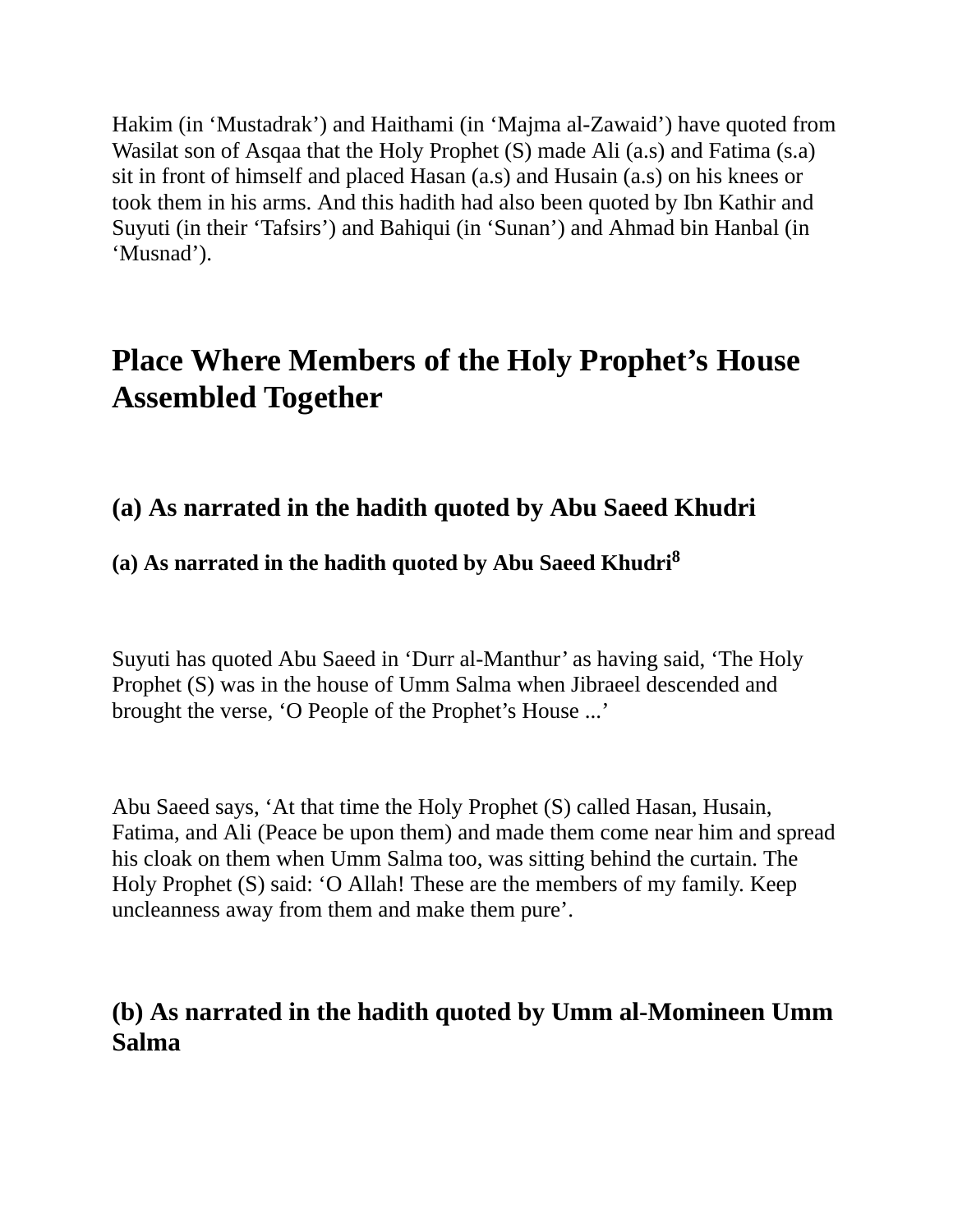Ibn Kathir, Suyuti, Bahiqui, Tahavi and Khateeb in 'Tareekh al-Baghdad' have quoted Umm Salma as having said, 'The verse, 'O People of the Prophet's House ...', was revealed in my house and Fatima, Ali, Hasan, and Husain (a.s) were in the room. The Holy Prophet (S) spread his cloak on them and said: 'These are the members of my family. (O Allah!) Remove uncleanness from them and make them pure'. And Hakim too has quoted Umm Salma in 'Mustadrak' as having said, 'This verse was revealed in my house'.

Umm Salma has been quoted in the following books:

Tirmizi narrated in his 'Sahih' in the chapter relating to the attainments of Fatima (s.a) and similarly in 'Riaz al-Nuzrah' and 'Tehzib al-Tehzib' that the Holy Prophet (S) said, 'O Allah! These are the members of my family. Ward off uncleanness from them and make them pure.'

Ahmad also narrates in his 'Musnad' that Umm Salma said, 'I put my head into the room and asked, 'Am I also among you?' The Holy Prophet (S) said, 'You have a good future'.

Hakim, too, narrates that Umm Salma said, 'O Prophet of Allah! Am I not one of the members of your family?' The Holy Prophet (S) replied: 'You have a good future but only these are the members of my family. O Lord! The members of my family are more deserving.'

# **How Many Persons Were Present in the House When the Verse Was Revealed?**

In the 'Tafsir' of Suyuti and in 'Mushkil al-Athar' Umm Salma has been quoted to have said: *'The verse, 'O People of the Prophet's House!* ...'was revealed in my house and at that time there were seven persons present in the room namely (besides the Holy Prophet) Jibraeel, Mikaeel, Ali, Fatima, Hasan and Husain (May peace and benediction be upon them) and I was standing at the door of the house and said: 'O Prophet of Allah! Am I not one of the members of your family?' He replied, 'You have a good future and you are one of the wives of the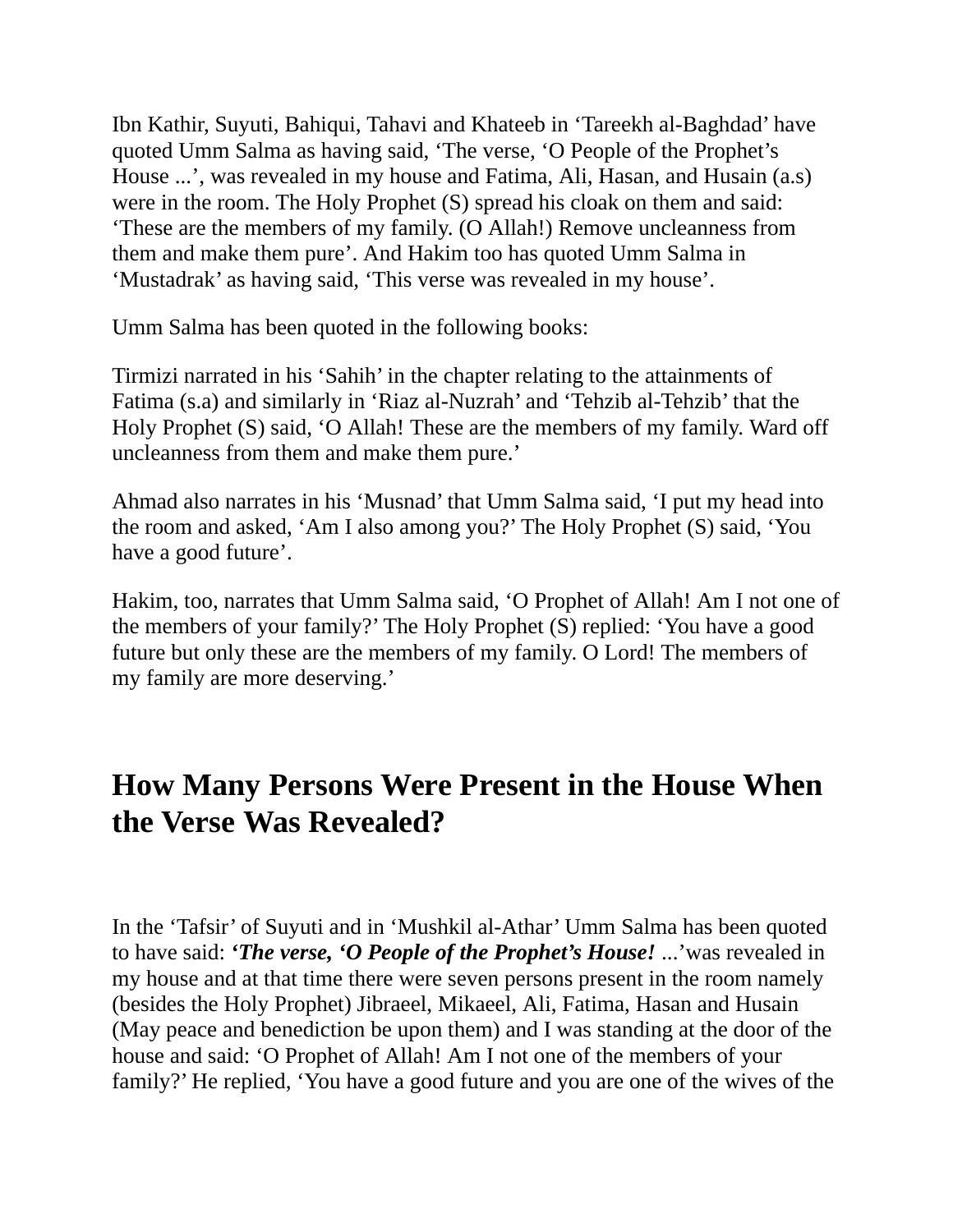Prophet (S).'

# **In What Position and Posture Were the Members of the Holy Prophet's Family When the Verse Was Revealed?**

In 'Tafsir' of Tabari, Abu Saeed Khudri is reported to have narrated that Umm Salma had said, 'This verse was revealed in my house and I was sitting at the door of the house.' It has also been narrated in the same 'Tafsir' that Umm Salma said, 'The members of the Holy Prophet's family gathered around him and he covered them with a cloak which he was carrying on his shoulder and said, 'These are the members of my family. Ward off uncleanness from them and make them pure'. And this verse was revealed when they were sitting on the ground. I said, 'O Prophet of Allah! Am I not also one of the members of your family?' I swear by the Almighty that the Holy Prophet (S) did not grant me any distinction and said: 'You have a good future'.

# **Explanation and Interpretation of the Words of the Verse**

In his book entitled 'Mufradat al-Qur'an' Raghib says under the root 'Rawada'. When it is said, 'Arad Allah' it means that the Almighty Allah ordered that such and such thing should take place or should not take place. And under the root 'Rijs' he says: 'Rijs' means something which man hates. He adds that 'Rijs' is of four kinds, namely: natural, intellectual, legal or combination of all these three in one. For example, a dead body, an act of gambling and a profession of polytheism are repulsive from the viewpoint of nature, intellect and law. The statement of Raghib ends here.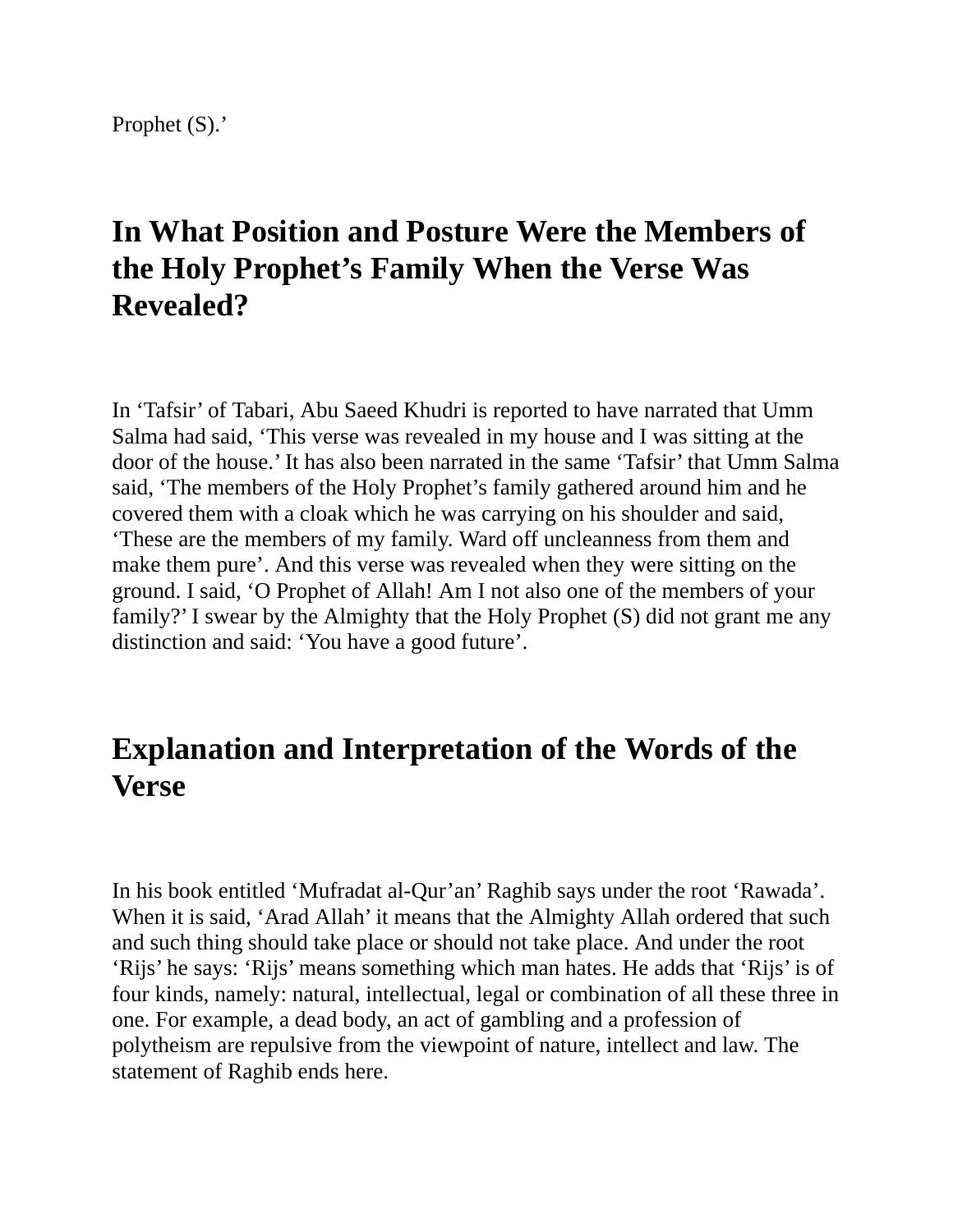In the 30th verse of Sura al-Hajj, the Almighty Allah says,

*'Shun the abomination of idols.'*

And in the 125th verse of Sura al-An'am Allah says,

*'Thus does Allah heap ignominious chastisementon those who believe not.'*

And in the 145th verse of Sura al-An'am He says,

*'Unless it be dead meat, or blood poured forth, or the flesh of swine, for it is an abomination'.*

And in Sura al-Tauba, He says about the hypocrites,

*'Keep aloof from them for they are hypocrites.'*

And in the 71st verse of Sura al-A'raf Allah says, about the people of Noah,

*'Noah said, "Punishment and wrath have already come upon you from your Lord".*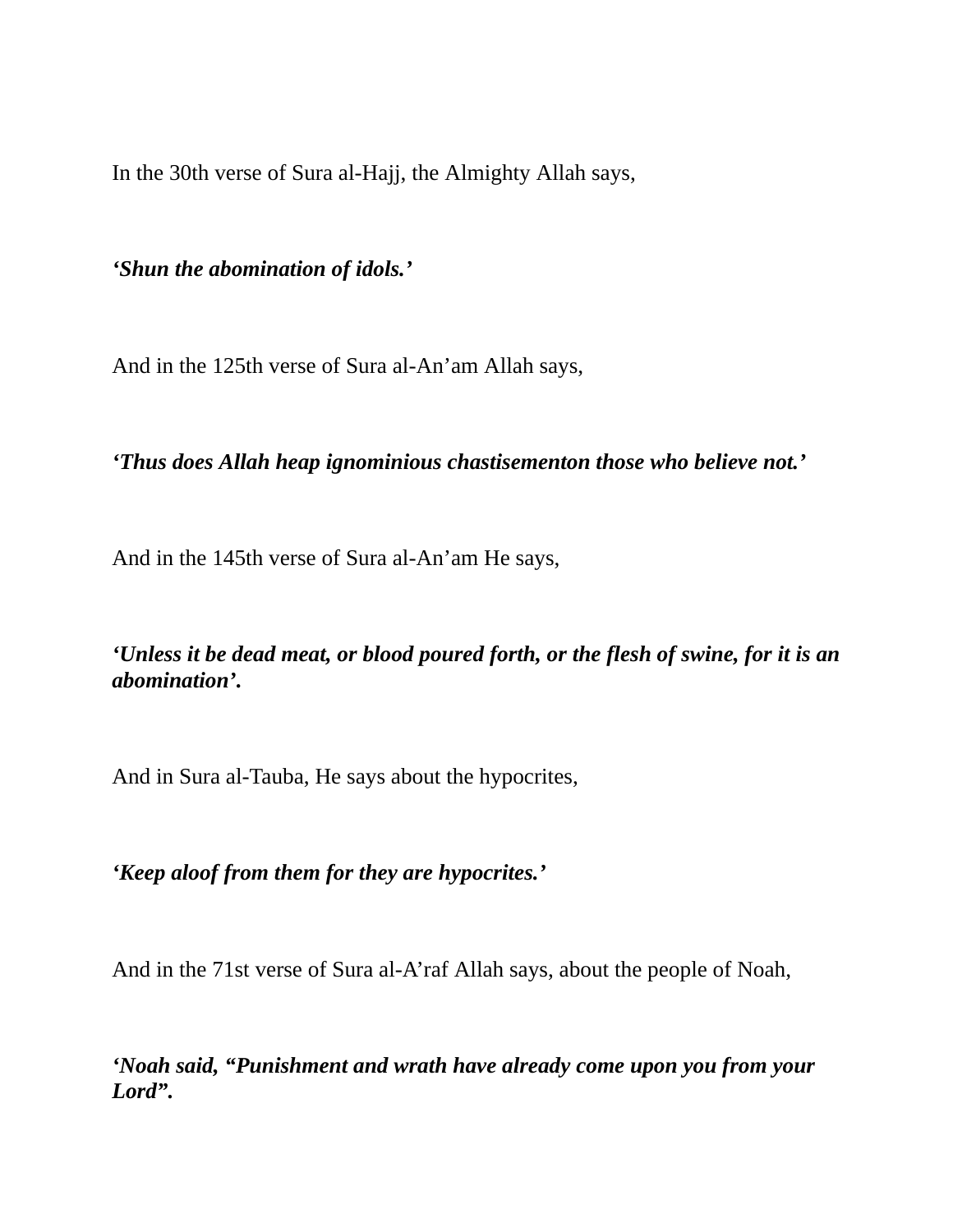The meaning of the word 'Tathir' in this verse is the same as in the remarks about Mary (s.a) in the 42nd verse of Sura Aal Imran when the angels said,

#### *'O Mary! Allah has chosen you and purified you above all the women'.*

And 'Kisa' mentioned in the hadith was an upper garment like 'Aba' (a cloak).

## **The Verse As Interpreted in the Narrations**

In his 'Tafsir' Suyuti quotes Ibn Abbas <sup>9</sup> as saying:

'The Holy Prophet (S) said: 'Almighty Allah divided His creation into two parts and placed us in the best of them! Later he said: 'Then He sub-divided tribes into families and placed us among the best of those families. And Almighty Allah means this when he says: *'O People of the Prophet's House! Allah intends but to remove all sorts of uncleanness and blemish from you and to purify you with a thorough purification'.* Hence myself and the members of my family are free from all sorts of sin and contamination.'

Suyuti narrates from Zahhak son of Muzahim10that the Holy Prophet (S) said: 'We are the family whom Allah has declared to be pure, and He has created us from the trunk and the centre of Prophethood. Ours is the house which is frequented by the angels and is the seat of blessings and the spring of knowledge and wisdom.'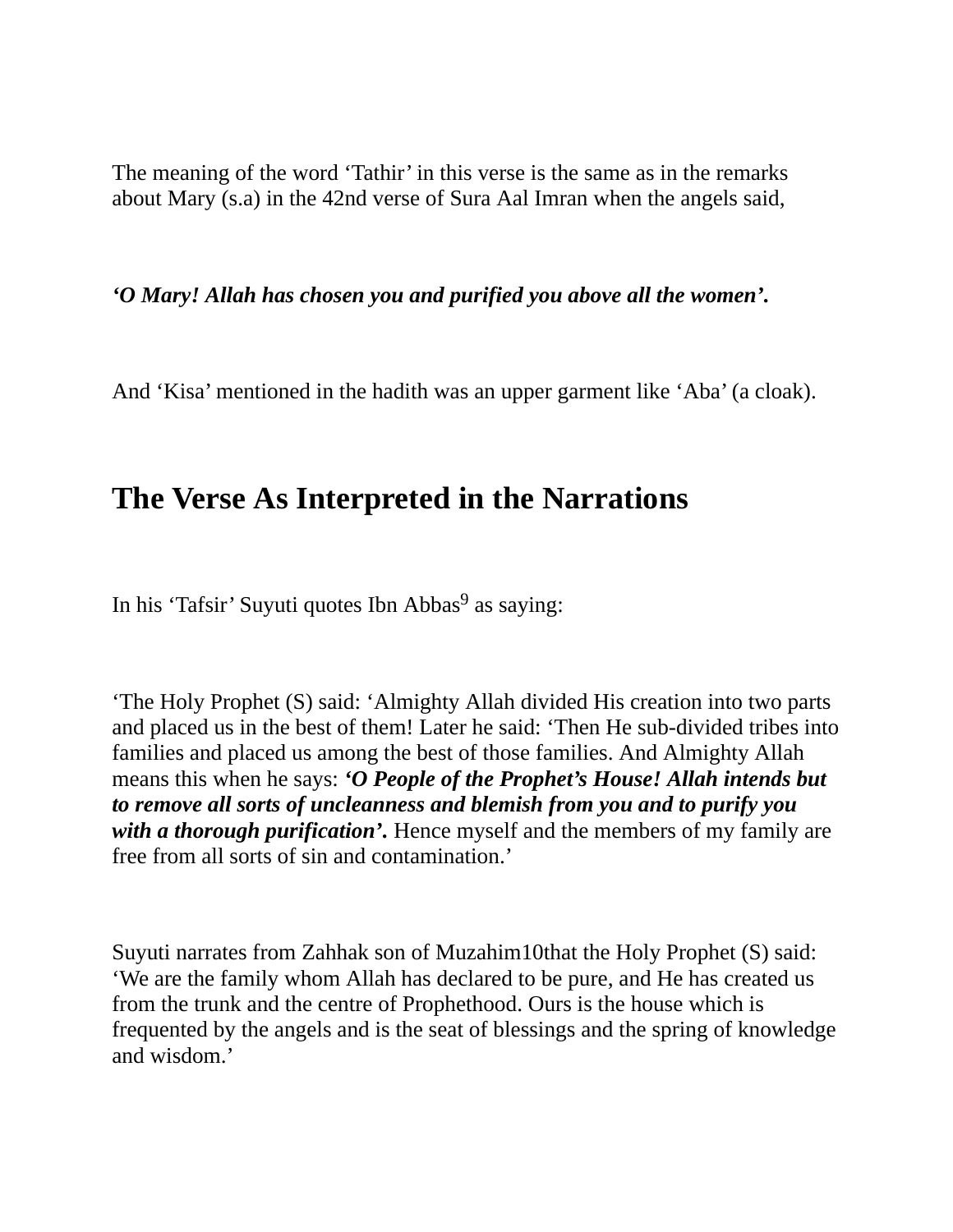Tabari (in 'Tafsir') and Muhib Tabari (in 'Zakhair al-Uqba') quote from Abu Saeed Khudri that the Holy Prophet (S) said, 'The verse has been revealed about five persons namely, myself, Ali, Fatima, Hasan and Husain. In 'Mushkil al-Aathar' Umm Salma has been quoted as saying: 'This verse was revealed with regard to the Holy Prophet, Ali, Fatima, Hasan and Husain' (May peace and benediction be upon them all).

In the previous narrations it has been stated as to how the Holy Prophet (S) explained and interpreted this verse and threw light upon the subject by words and conduct.

According to Sahih Muslim, Zaid bin Arqam, a distinguished companion of the Holy Prophet (S) was asked as to who were meant by members of the Holy Prophet's family and whether his wives were also included among them. He replied: 'Wives do not belong to the family. By Allah! A woman lives with her husband for some time and is then divorced and returns to her father and other relatives. The members of the Holy Prophet's family are those who have family ties with him and who are forbidden to take alms.'

In 'Majma al-Zawaid' Haithami reports Abu Saeed Khudri as saying: 'Members of the Holy Prophet's family are those whom Almighty Allah has purified of all filth and impurity and declared them to be clean and pure.' Thereafter, Abu Saeed Khudri counted them on his fingers and said: 'They are five persons, the Holy Prophet, Ali, Fatima, Hasan and Husain' (May peace be upon them all).

In his 'Tafsir' Tabari quotes Qatada11who interpreted the sacred verse of Tathir that People of the Holy Prophet's family are those whom Almighty Allah has purified from every sin and showered special blessings on them. He also said in explanation of the verse, 'It is this and nothing else that Allah willed to ward off every evil and indecency from the people of the family of Muhammad (S) and to purify them from every contamination and sin!'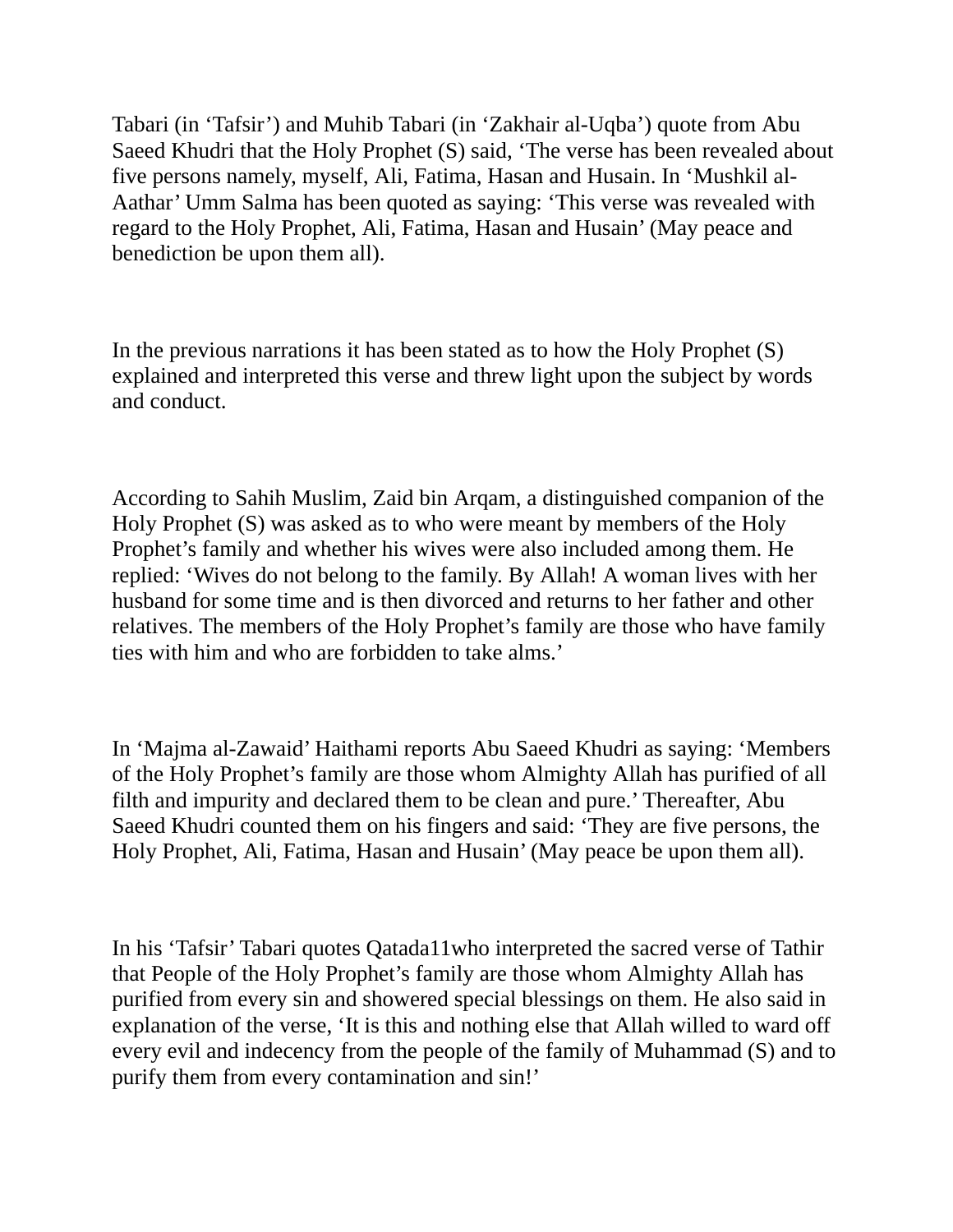# **What Did the Holy Prophet Do After the Revelation of the Verse?**

In 'Majma al-Zawaid' Abu Barza<sup>12</sup> has been reported to have said: 'I performed my prayers along with the Holy Prophet (S) for seven months.

As and when he left his house, he went to the house of Fatima (s.a) and used to say: 'Peace be upon you! O People of the Prophet's House! Allah intends but to remove all sorts of uncleanness and blemish from you and to purify you with a thorough purification.'

In the 'Tafsir' of Suyuti, Ibn Abbas is reported to have said: 'I noticed for nine months that the Holy Prophet (S) went to the door of Ali's house every day when it was time for prayers and used to say: 'Peace and blessings be upon you! O People of the Prophet's House! Allah intends but to remove all sorts of uncleanness and blemish from you and to purify you with a thorough purification. And he repeated this act five times a day.'

In 'Sahih' of Tirmizi, 'Musnad' of Ahmad, 'Musnad' of Tialsi, 'Mustadrak Sahihain', 'Usud al-Ghaba' and in the 'Tafsirs' of Tabari, Ibn Kathir and Suyuti, Anas bin Malik<sup>13</sup> is reported to have said that for a period of six months the Holy Prophet (S) used to pass by the door of Fatima (s.a) and say: 'O People of the House, it is time to perform prayers'. And then added: 'O People of the Prophet's House! Allah intends but to remove all sorts of uncleanness and blemish from you and to purify you with a thorough purification.'

In 'Isti'ab', 'Usud al-Ghaba', 'Majma al-Zawaid', 'Mushkil al-Athar' and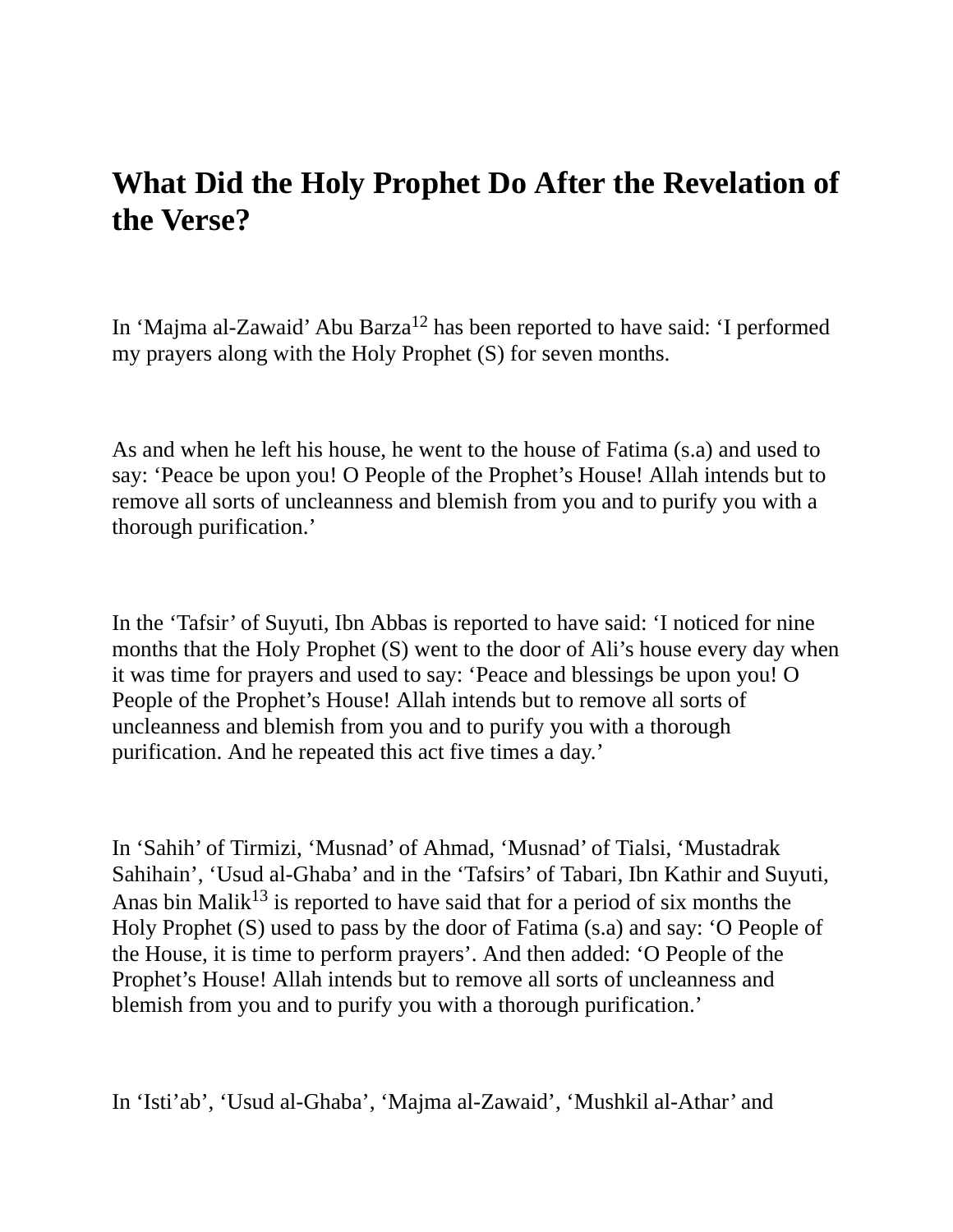'Tafsirs' of Tabari, Ibn Kathir and Suyuti, Abu al-Humra has been reported to have said: 'I noticed in Medina that for a period of eight months whenever the Holy Prophet (S) came out of his house to perform morning prayers he went to the house of Ali (a.s) and placed his hands on the two sides of the door and used to say, 'Prayers! Prayers! O People of the Prophet's House! Allah intends but to remove all sorts of uncleanness and blemish from you and to purify you with a thorough purification."

In one of the narrations the period is stated to be six months, in another seven months, in the third eight months and in fourth, nine months.

In 'Majma al-Zawaid' and 'Tafsir' of Suyuti it has been quoted from Abu Saeed Khudri with a variation in words that for forty days the Holy Prophet (S) approached the house of Fatima (s.a) every morning and used to say: 'Peace be upon you O People of the House! The time for the prayer has arrived'. And thereafter he used to recite this verse: 'O People of the Prophet's House! Allah intends but to remove all sorts of uncleanness and blemish from you and to purify you with a thorough purification.' And then said: 'I am in a state of war with him who fights with you and am in a state of peace with him who is at peace with you.'

# **Those Who Relied on this Sacred Verse to Prove the Virtues of the People of the Holy Prophet's House**

#### **(a) Imam Hasan (a.s)**

Hakim (in 'Mustadrak') in connection with the attainments of Imam Hasan (a.s) and Haithami (in connection with the excellence of the People of the Holy Prophet's House) have narrated that Imam Hasan (a.s) addressed the people after the martyrdom of his father Imam Ali (a.s), and said during his speech: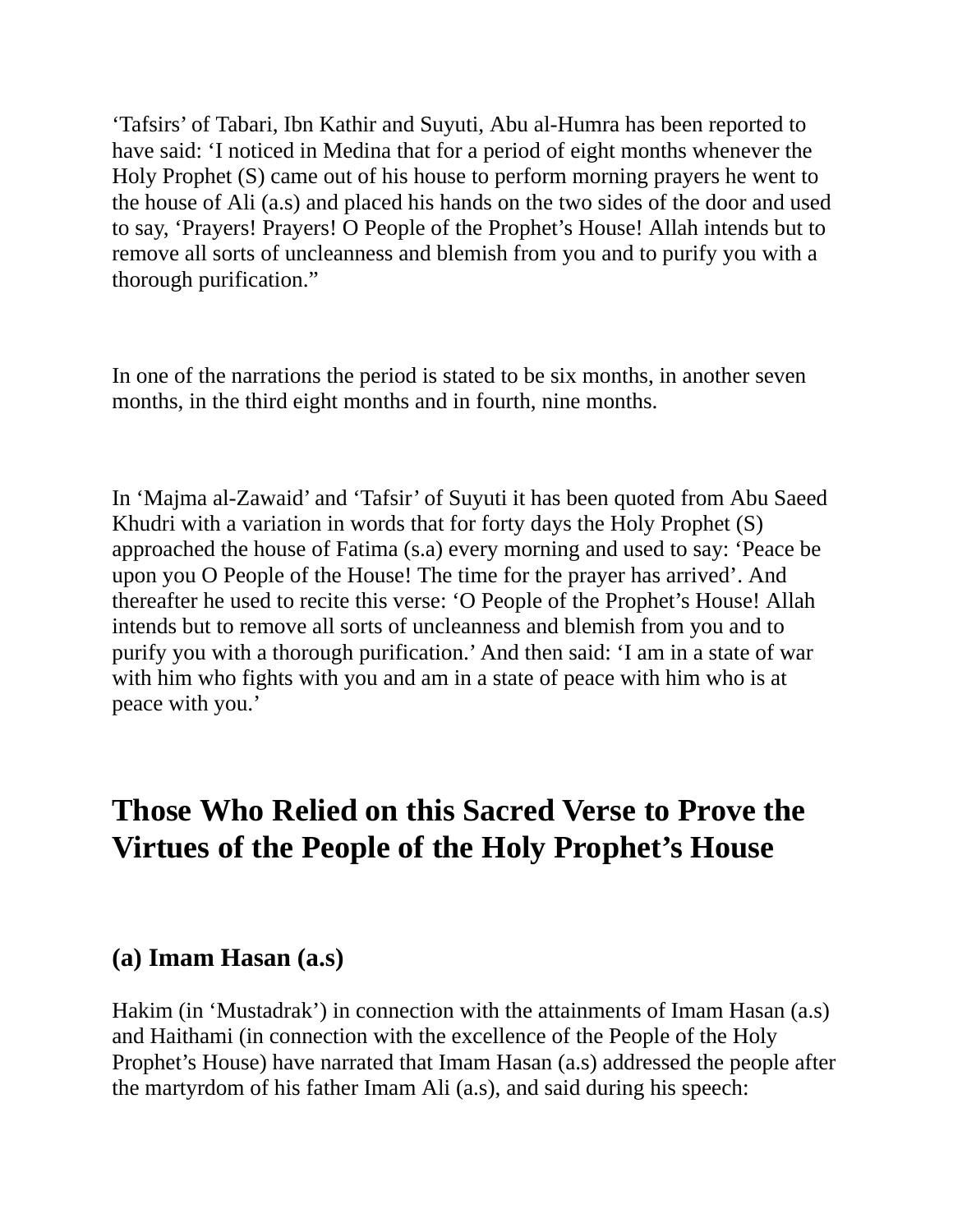'O People! Whoever knows me, knows me and whoever does not know me should know that I am Hasan bin Ali. I am the son of the Holy Prophet (S) and of his successor (wasi). I am his son who invited people to Allah and warned them of the torture of His hell-fire. I am the son of the Luminous Lamp. I belong to the family upon whom Jibraeel used to descend and from there ascend to heavens. I belong to the family from whom Allah has removed all impurities and made them pure.'

It has been narrated in 'Majma al-Zawaid' and 'Tafsir' of Ibn Kathir that after his father's martyrdom Imam Hasan (a.s) attained the Caliphate and one day, while he was performing his prayers, a man attacked him and thrust a sword in his thigh. He remained confined to bed for some months. Thereafter, he recovered and delivered a sermon and said: ''O people of Iraq! Fear Allah. We are your Amirs and your guests and belong to the family about whom Almighty Allah has said: 'O People of the Prophet's House! Allah intends but to remove all sorts of uncleanness and blemish from you to purify you with a thorough purification'. Imam Hasan (a.s) dwelt on this subject so much that all those present in the Masjid began to cry.' This hadith has also been quoted by Tibrani and all the narrators are reliable.

#### **(b) Umm al-Momineen Umm Salma**

In 'Mushkil al-Athar' Tahavi has quoted Umra Hamdania as saying: 'I went to Umm Salma and said Salaam to her. She enquired: 'Who are you?' I replied: I am Umra Hamdania'. Umra says, 'I said, O Mother of the Faithful! Say something about the man who has been killed among us today. One group of the people likes him and another group is inimical towards him' (meaning Imam Ali ibn Abi Talib). Umm Salma said, 'Do you like him or are hostile to him?' I replied, 'I neither like him nor am hostile to him.'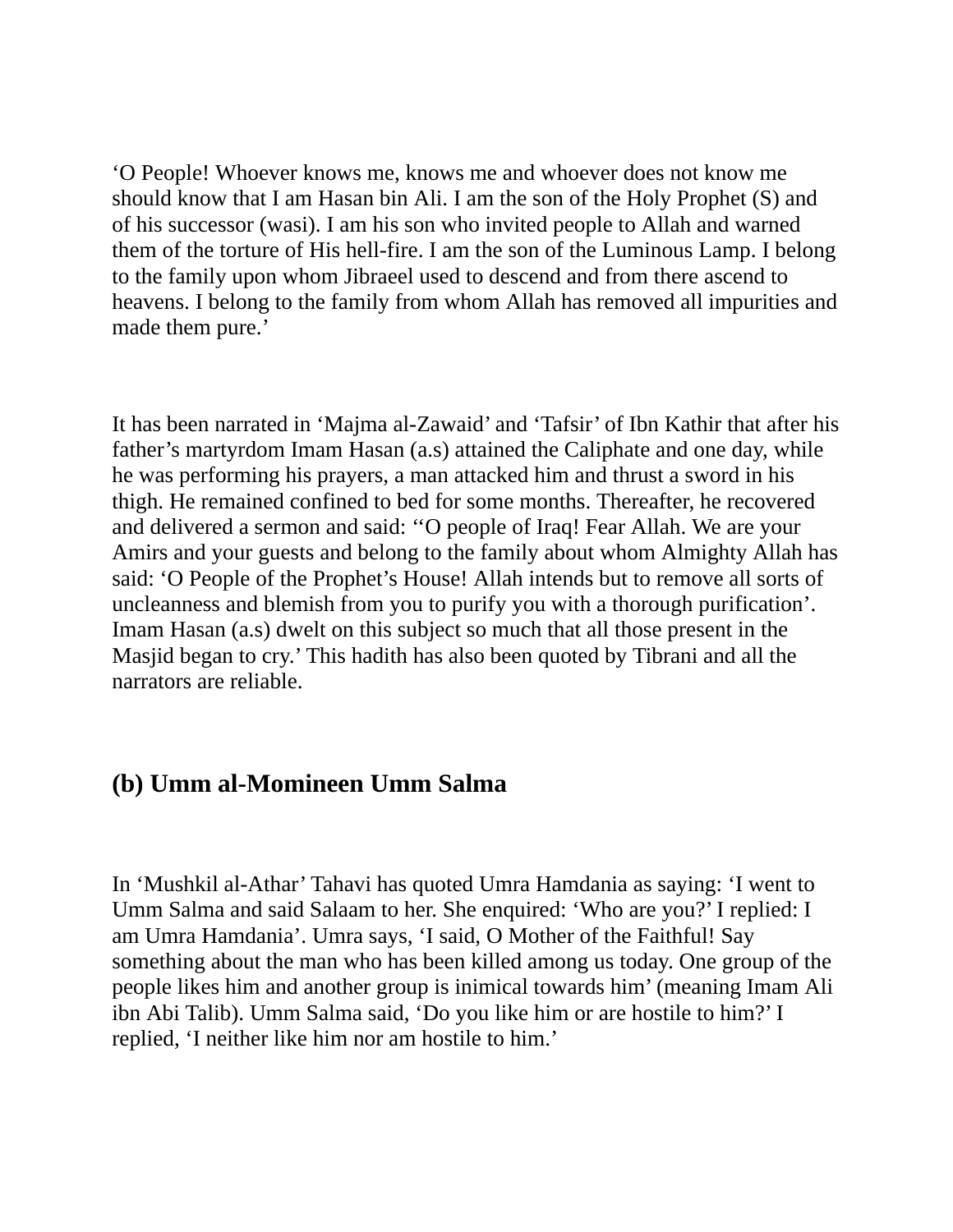Here the narrative is defective and thereafter it is like this: 'Allah revealed the verse: O People of the Prophet's House! Allah intends but to remove all sorts of uncleanness and blemish from you and to purify you with a thorough purification.' There was none in the room at that time, except Jibraeel, the Holy Prophet and Ali, Fatima, Hasan and Husain (May peace be upon them). I said: 'O Prophet of Allah! Am I too one of the People of the House? He replied: 'Allah will reward you and recompense you.' I wished that he might have said 'Yes' and would have valued such a reply much more than anything else in the world.'

#### **(c) Sa'ad bin abi Waqas**

In 'Khasais' Nasai has quoted Amir bin Sa'ad14son of Abu Waqas as saying: 'Mua'wiyyah said to Sa'ad bin Abi Waqas: 'Why do you refrain from abusing Abu Turab?' Sa'ad said, 'I don't abuse Ali (a.s) for three reasons which I heard from the Holy Prophet (S). If even one of them had been in my favour I would have valued it much more than anything else on earth. I heard from the Holy Prophet (S):

'When he left Ali (a.s) as his representative in Medina and proceeded to fight a battle, Ali (a.s) said, 'Are you leaving me with the women and the children in Medina?' The Holy Prophet (S) replied: 'Don't you like that your position vis-avis myself should be like that of Haroon with Musa (May peace be upon them)? You enjoy the same position with reference to me as Haroon enjoyed with reference to Musa' (May peace be upon them)'.

On the fateful day of Khyber, too, I heard the Holy Prophet (S) as saying: 'Tomorrow I shall give the standard to one who loves Allah and His Prophet (S) and Allah and His Prophet (S) also love him.' All of us were keen to be graced and singled out in the face of this declaration and that the standard might be in our hands. In the meantime the Holy Prophet (S) said: 'Bring Ali (a.s) to me.'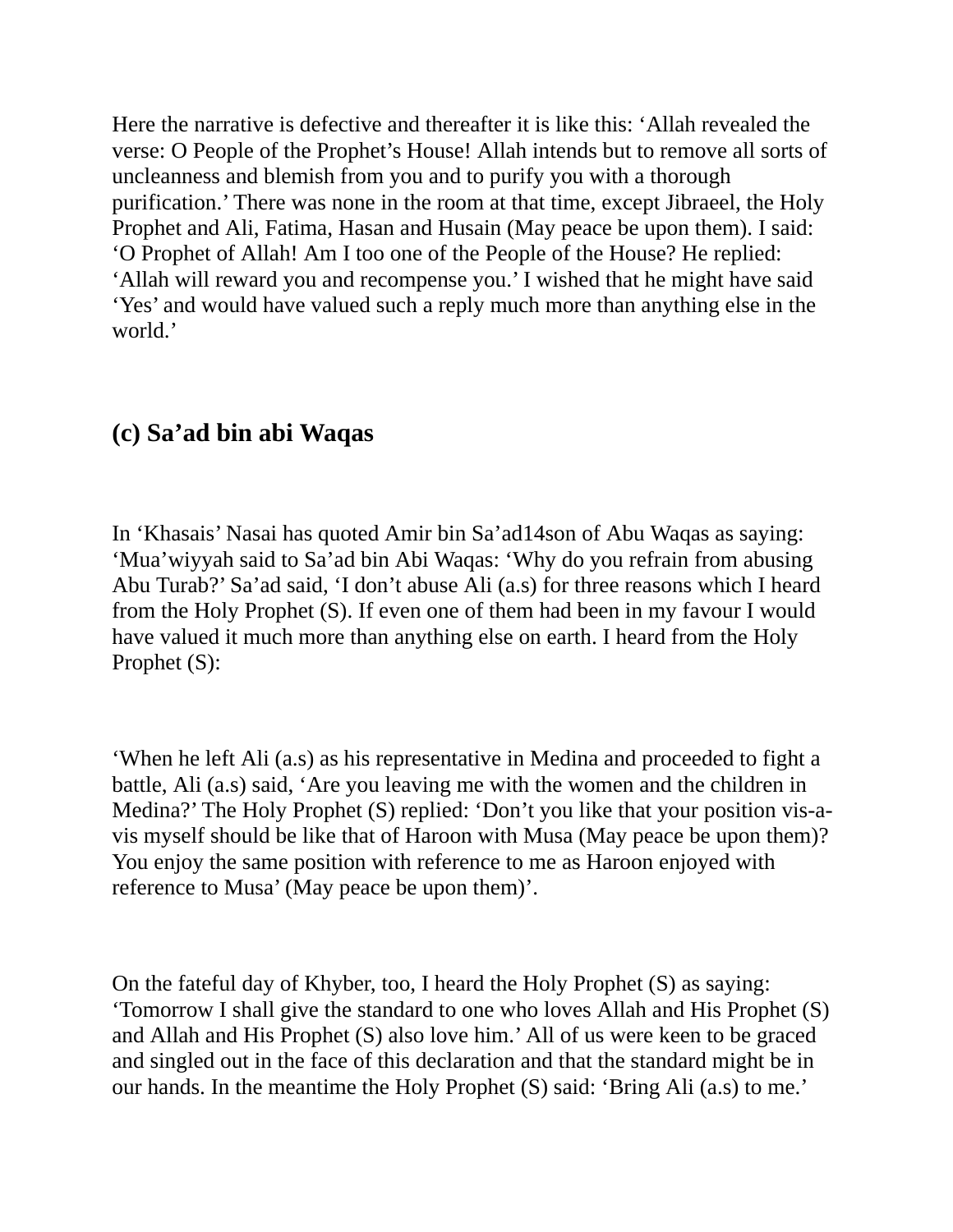Imam Ali (a.s) came in such a condition that he had some trouble in his eyes. The Holy Prophet (S) applied his saliva to Ali's eyes and gave the standard in his hand.

Moreover, when the verse of 'Tathir', 'O People of the Prophet's House! Allah intends but to remove (all sorts of) uncleanness and blemish from you and to purify you with a thorough purification', was revealed, the Holy Prophet (S) called Ali, Fatima, Hasan and Husain (May peace be upon them all) near himself and said: 'O Allah! These are the people of my family.'

Ibn Jarir, Ibn Kathir, Hakim (in 'Mustadrak') and Tahavi (in 'Mushkil al-Athar') have quoted from Sa'ad bin Abi Waqas that at the time of the revelation of the verse, the Holy Prophet (S) called Ali (a.s) with his two sons and Fatima (s.a) and accommodated them under his own cloak and said: 'O Lord! These are the members of my family.'

#### **(d) Ibn Abbas**

It has been narrated in 'Tarikh Ibn Athir' that Umar, while conversing with Ibn Abbas said: 'Fie be upon you, O Bani Hashim! You have nothing in your hearts except envy, fraud and rancour which do not leave your hearts and are not exterminated. Ibn Abbas said in reply: 'Be calm O Commander of the Faithful! Don't attribute envy to those hearts which have been cleansed from all the filth by Allah and made pure and clean, because the heart of the Holy Prophet (S) too, is one of the hearts of Bani Hashim.'

Imam of the Hanblis, Ahmad (in his 'Musnad'), Nasai (in 'Khasais') Muhibbe Tibri (in 'Riaz al-Nuzra') and Haithmi (in 'Majma al- Zawaid') have reported 'Amr bin Maimun<sup>15</sup> as having said: 'I was with Ibn Abbas when nine persons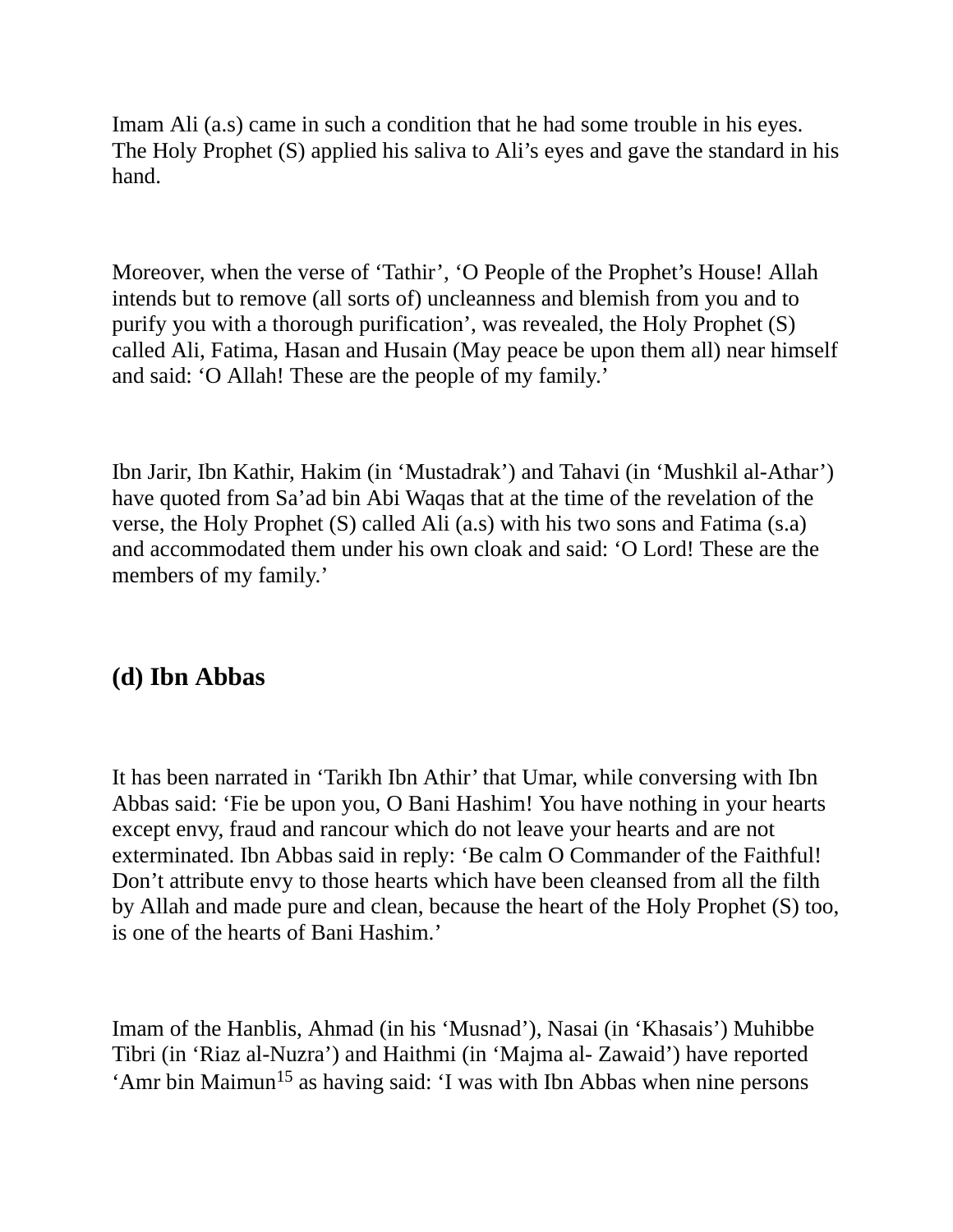came to him and said: 'O son of Abbas! Either come out with us or provide us privacy.' He said: 'I shall go out with you.' The narrator says: 'In those days the eyes of Ibn Abbas were all right and he could see. The narrator says: They had mutual conversation and I am not aware as to what they talked about.' After some time Ibn Abbas returned to us. He was then shaking off his dress $^{16}$  and saying: 'Fie be upon them! They are talking about the man who enjoys ten excellences'.

Later in the narration Ibn Abbas details the virtues of the Imam till he says: 'The Holy Prophet (S) spread his cloak upon Ali, Fatima, Hasan and Husain (Peace be upon them) and said: 'O People of the Prophet's House! Allah intends but to remove all sorts of uncleanness and blemish from you and to purify you with a thorough purification.'

#### **(e) Wasilat son of Asqaa**

Tabari (while commenting on the verse), Ibn Hanbal (in his 'Musnad'), Hakim (in 'Mustadrak'), Bahiqui (in 'Sunan'), Tahavi (in 'Mushkil al-Athar') and Haithami (in 'Majma al-Zawaid') quote Abu Ammar<sup>17</sup> as having said: 'I was sitting with Wasilat son of Asqaa when a discussion took place about Ali (a.s) and the people abused him. When those present rose to leave he said to me:

'Keep sitting so that I may talk with you about the man whom they had been abusing. I was with the Holy Prophet (S) when Ali (a.s), Fatima (s.a), Hasan (a.s) and Husain (a.s) approached him and the Holy Prophet (S) spread his cloak on them and said: 'O Allah! These are the members of my family. Remove uncleanness from them and make them clean and pure.'

In 'Usud al-Ghaba' Shiddad son of Abd Allah has been quoted as saying: 'I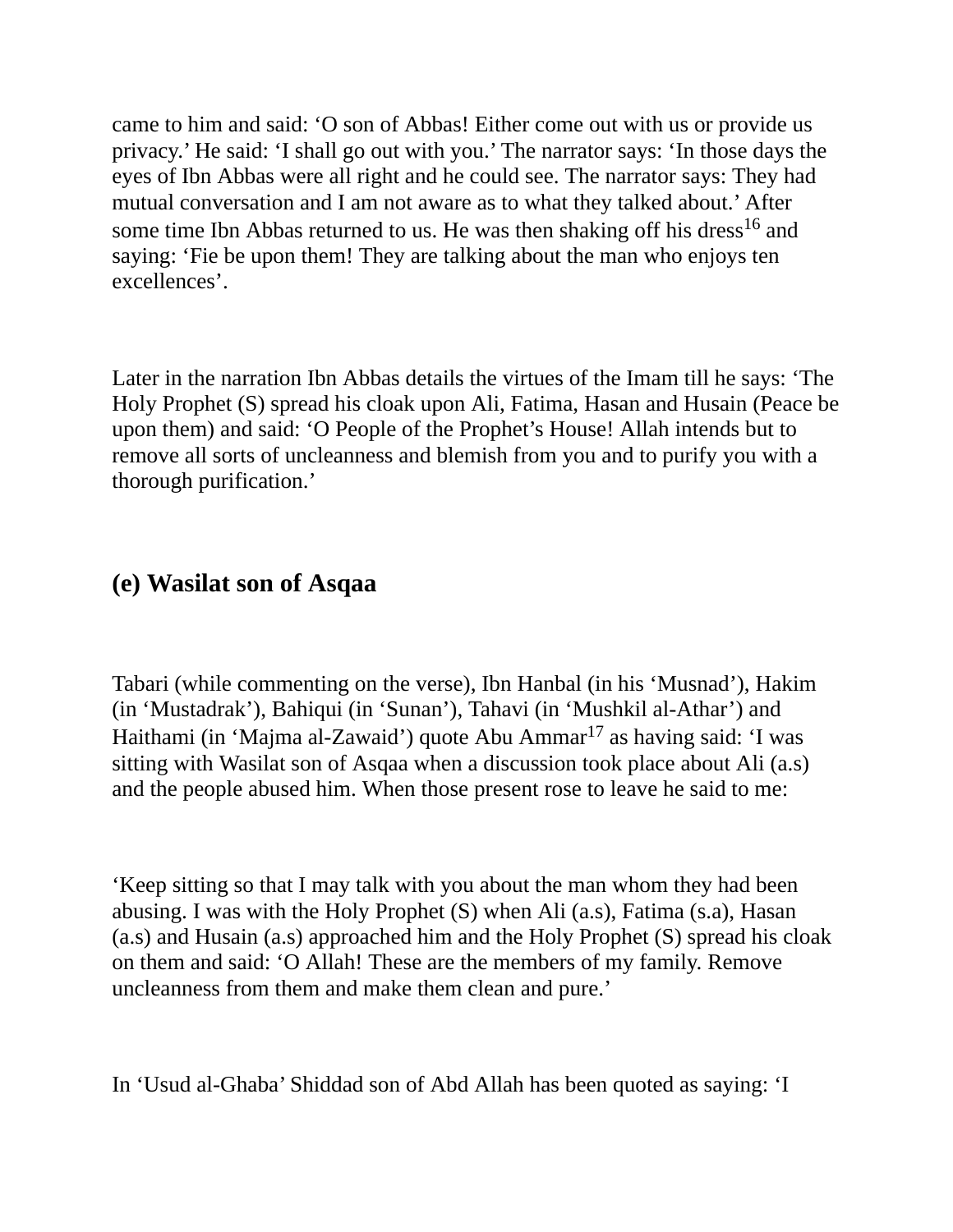heard from Wasilat son of Asqaa that when the head of Husain (a.s) was brought, one of the Syrians abused Husain (a.s) and his father. Wasilat stood up and said: 'I swear by Allah that ever since I heard the Holy Prophet (S) say about them: 'O People of the Prophet's House! Allah intends but to remove all sort of uncleanness and blemish from you and to purify you with a thorough purification', I have always liked Ali, Fatima, Hasan and Husain (Peace be upon them).'

#### **(f) Another Narration from Umm Salma**

Ahmad (in 'Musnad'), Tabari (in 'Tafsir') and Tahavi (in 'Mushkil al-Athar') have quoted Shahr bin Haushab to have said: 'When the news of the martyrdom of Husain (a.s) reached (Medina) I heard Umm Salma, wife of the Holy Prophet (S), saying: 'They have killed Husain (a.s)! I myself observed that the Holy Prophet (S) spread his Khyber cloak on them and said: 'O Allah! These are the members of my family! Remove uncleanness from them and make them clean and pure!'

### **(g) Ali bin al-Husain (a.s)**

Tabari, Ibn Kathir and Suyuti have stated thus in their 'Tafsirs' while commenting on this sacred verse: Ali bin al-Husain (a.s) said to a Syrian: 'Have you read this verse in Sura al-Azhab, 'O People of the Prophet's House! Allah intends but to remove all sorts of uncleanness and blemish from you and to purify you with a thorough purification.' The Syrian said: 'Does this verse pertain to you?' The Imam replied: 'Yes, it pertains to us.'

Khwarizmi has quoted this very narration in his 'Maqtal' in the following manner: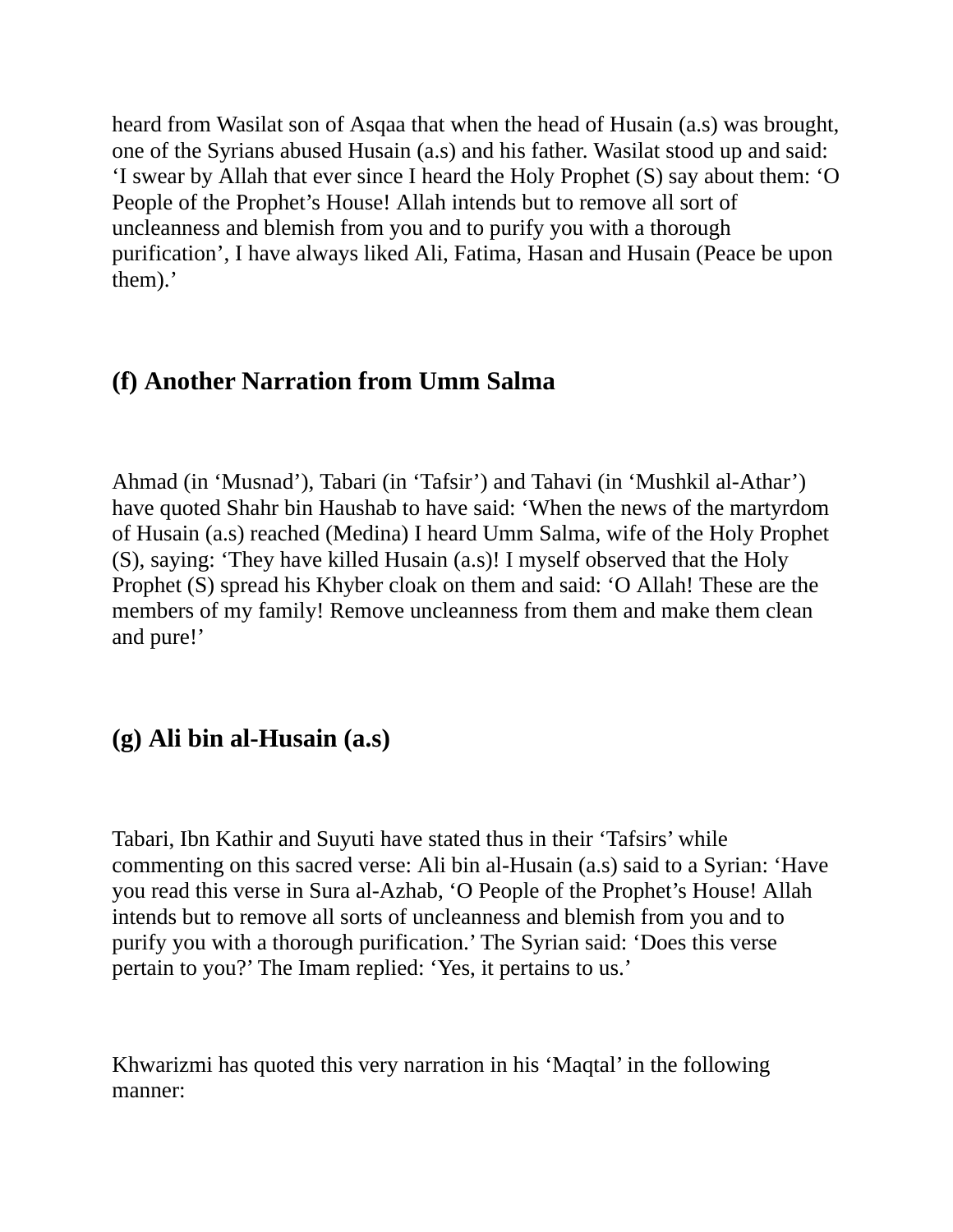'When after the martyrdom of Husain (a.s), the grandson of the Holy Prophet (S), Sajjad (a.s) and other prisoners belonging to the House of the Holy Prophet (S) were carried to Damascus and stationed in the jail located by the side of the Jama Masjid of Damascus, an old man approached them and said: 'Praised be Allah who killed you and annihilated you and relieved the people from your men and provided the Commander of the Faithful (Yazid) with authority over you.' Ali bin al-Husain (a.s) said: 'O old man! Have your read the Holy Quran? He replied: Yes. Then the Imam (a.s) said: Have you read this verse:

#### *'No reward do I ask you for this (the toils of the office of Prophethood) except the love of those near of my kin.' (Sura ash-Shura, 42:23)*

The old man said: 'Yes. I have read it' The Imam said: 'Have you read the verse:

*'So give what is due to kindred (near ones), the needy and the wayfarer. That is best for them who seek the countenance of Allah, and it is they who will prosper.' (Sura ar-Room, 30:38)*

and the verse:

*'They ask you concerning (things taken as) spoils of war say: such spoils are at the disposal of Allah and the Prophet, so fear Allah and keep straight the relations between yourselves: Obey Allah and His Prophet, if you do believe in the Holy Qur'an.' (Sura al-Anfal, 8:1)*

The old man replied: 'Yes. I have read them'. The Imam said: 'I swear by Allah that the word 'near ones' refers to us and these verses have been revealed about us. (The Imam added): And have you read this verse in the Holy Qur'an and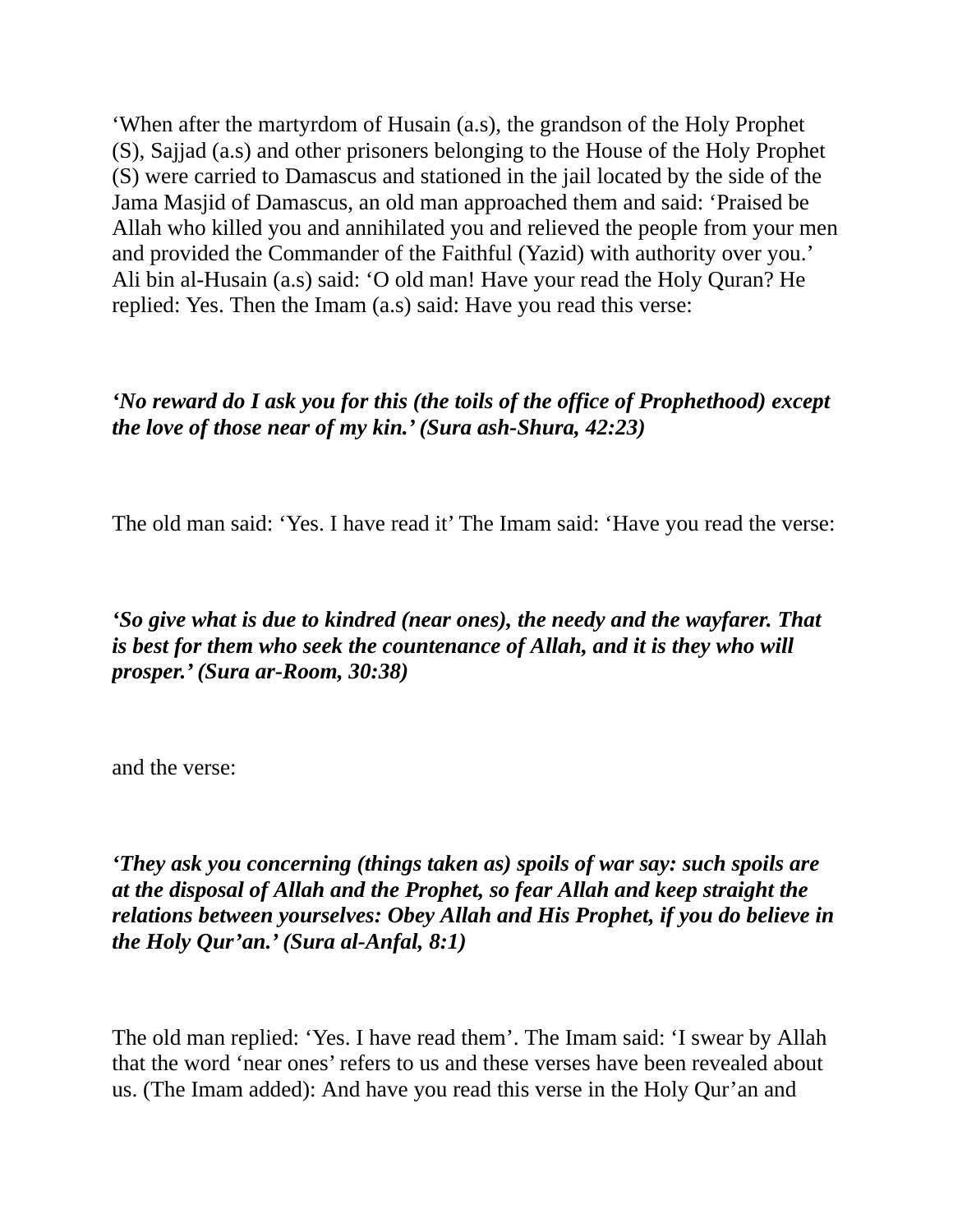wherein Allah says:

#### *'O People of the Prophet's House! Allah intends but to remove all sorts of uncleanness and blemish from you and to purify you with a thorough purification'? (Sura al-Ahzaab, 33:33)*

The old man said: 'Yes. I have read it.' The Imam said: 'What is meant by People of the Prophet's House! We are whom Allah has especially associated with the verse of 'Tathir'. The old man said: 'By Almighty Allah! Are you of the same family?' The Imam replied: 'I swear by my grandfather the Prophet of Allah (S) we are the same people.'

The old man was stunned and expressed regret for what he had said. Then he raised his head towards the sky and said: 'O Allah! I apologize for what I have said and forsake enmity against this family and hate the enemies of the Progeny of Muhammad (S) from the Jinn and the men.' $18$ 

Other traditions on the subject have also been narrated but we have desisted from quoting them.<sup>19</sup> This suffices for our purpose of proving our assertions.

And the Holy Qu'ran says:

*Most surely there is a reminder in this for him who has a heart or he gives ear and is a witness. (Sura Qaf, 50:37)*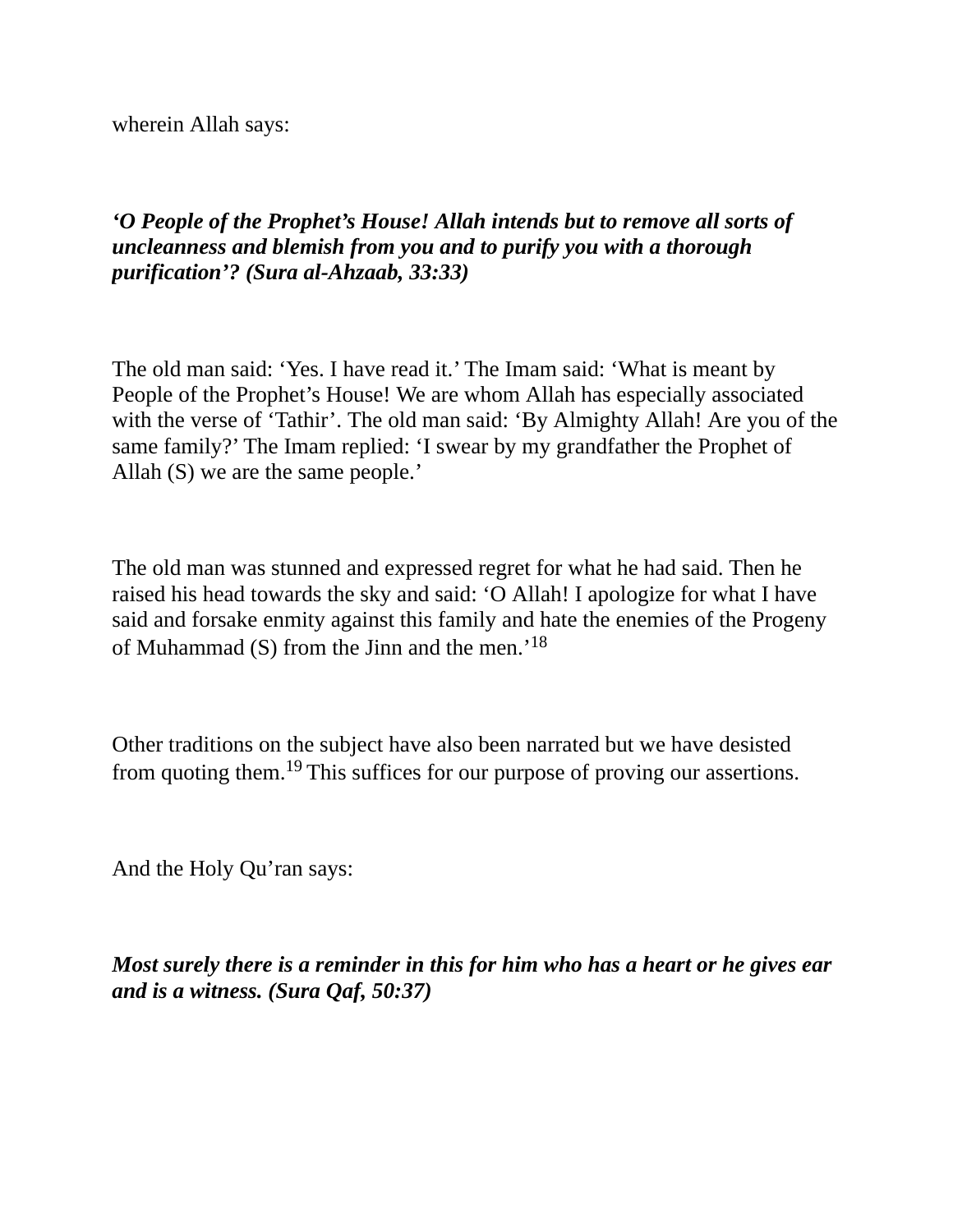1.The mother of Abd Allah son of Ja'far son of Abu Talib was Asma daughter of 'Umais Khasamayya.' He was born in Ethiopia and saw the Holy Prophet (S). He died at the age of 80 years. His biography is recorded in Usud Al-Ghaba (Vol. 2 Page 33)

 $\mathcal{L} = \{ \mathcal{L} = \{ \mathcal{L} = \mathcal{L} \} \cup \{ \mathcal{L} = \{ \mathcal{L} = \mathcal{L} \} \cup \{ \mathcal{L} = \{ \mathcal{L} = \mathcal{L} = \mathcal{L} \} \cup \{ \mathcal{L} = \{ \mathcal{L} = \mathcal{L} = \mathcal{L} = \mathcal{L} = \mathcal{L} = \mathcal{L} \} \cup \{ \mathcal{L} = \{ \mathcal{L} = \mathcal{L} = \mathcal{L} = \mathcal{L} = \mathcal{L} = \mathcal{L} \} \cup \{ \mathcal{L} = \$ 

2.Abu Abd Allah Muhammad son of Abd Allah of Nishapur, popularly known as Hakim, is one of the traditionalists and is held in much esteem by the Sunnites. He passed away in 405 A.H.

3.Ayesha was the daughter of the first Caliph Abu Bakr. The Holy Prophet (S) married her seventeen months after his migration to Medina. She passed away in 57, 58 or 59 A.H. (exact year is not known) and Abu Hurayrah led her funeral prayer. She was buried in Baqi. For her biography please refer to the book entitled 'Ahadis Ayesha'.

4.Perhaps Ayesha meant to say that the Holy Prophet (S) came out of her house with the cloak and went to the house of Umm Salma.

5.Umm Salma Hind, daughter of Ubi Omayyah Qurayshi Makhzumi had the honour of marrying the Holy prophet (S) after the death of her husband Abu Salma son of Abd al-Asad. Her husband Abu Salma died as a result of a wound sustained by him in the Battle of Ohad. She passed away after the martyrdom of Imam Husain (a.s). The life history of Umm Salma is recorded in 'Usud al-Ghaba' and 'Tehzib al-Tehzib'.

6.Umar was the son of Umm al-Momineen Umm Salma from her first husband (Abu Salma). He (Umar) was born in Ethiopia. He was one among the followers of Imam Ali (a.s) in the Battle of Siffin and was also appointed by him as the Governor of Bahrain and Fars. Umar passed away in Medina in 83 A.H. For his biography please refer to 'Usud al-Ghaba' (Vol.V page 79).

7.For his biography refer to 'Usud al-Ghaba' (Vol. V, page 77).

8.Abu Saeed Khudri Khazraji. His name was Saeed son of Malik Ansari. He participated in the Battle of the Ditch and in other battles. He died in Medina when he was above 60 years or 70 years of age. His biography appears in 'Usud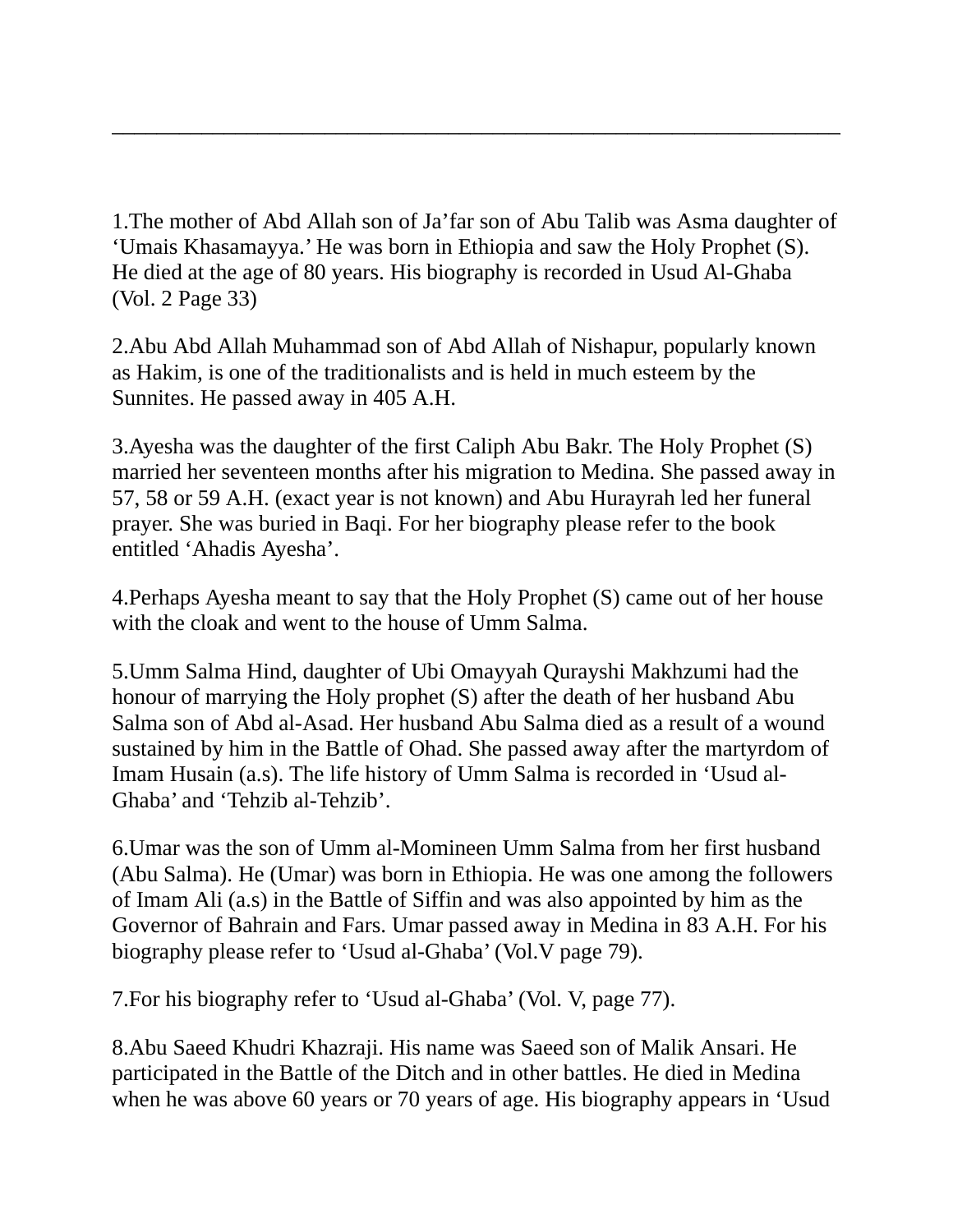alGhaba' (Vol. II, page 289).

9.Abd Allah son of Abbas and cousin of the Holy Prophet (S) was born three years before the Holy Prophet's migration to Medina and passed away at Taif at the age of 68 years. For his biography please refer to 'Usud al-Ghaba'.

10.Abu al-Qasim or Abu Muhammad Zahhak son of Muzahim Hilali. Ibn-Hajar says: 'He is truthful in narrating hadith and has narrated many hadith by way of receiving it from correct sources. Zahhak is considered to be belonging to the fifth group and died after attaining the age of 100 years. His biography appears in 'Tehzib al-Tehzib.'

11.There are four persons by the name 'Qatada' (viz. Saddusi, Rihawi, Qaisi and Ansari) and all of them are reliable. It is not known as to which one of them is referred to here. For their biographies please refer to 'Tehzib-al-Tehzib'.

12.Abu Barza Aslami was one of the companions of the Holy Prophet (S). He passed away at Kufa at the age of 60 or 64 years. His biography is given in 'Usud al-Ghaba' (Vol.V, page 146).

13.Anas bin Malik Khazraji. It has been reported that he remained in the service of the Holy Prophet (S) for ten years. He passed away in Basra after attaining the age of 90 years. For his biography please refer to 'Usud al-Ghaba'.

14.'Amir bin Sa'ad son of Abi Waqas. His hadith has been recorded by all the compliers of 'Sihah'. Ibn Hajar says: 'He is considered to be one of the reliable narrators of the third group. He died at the age of 104. (Taqrib at-Tahzib Vol I Page no. 387).

15.'Amr bin Maimun is considered to be one of the reliable Tabaeen. His hadith have been included in the 'Sihah'. He passed away in Kufa at the age of 74. ('Taqreeb al Tehzeeb' Vol.II page 80).

16.In those days shaking off the dress was considered to be a sign of disgust for what had happened and as the nine persons had used unbecoming language for Imam Ali (a.s) Ibn Abbas spoke thus.

17.Abu Ammar Shiddad son of Abd Allah al-Qarshi of Damascus. He is included in the fourth group of reliable narrators and his hadith are available in the 'Sihah'. ('Taqreeb al- Tehzib' Vol.1, page 347).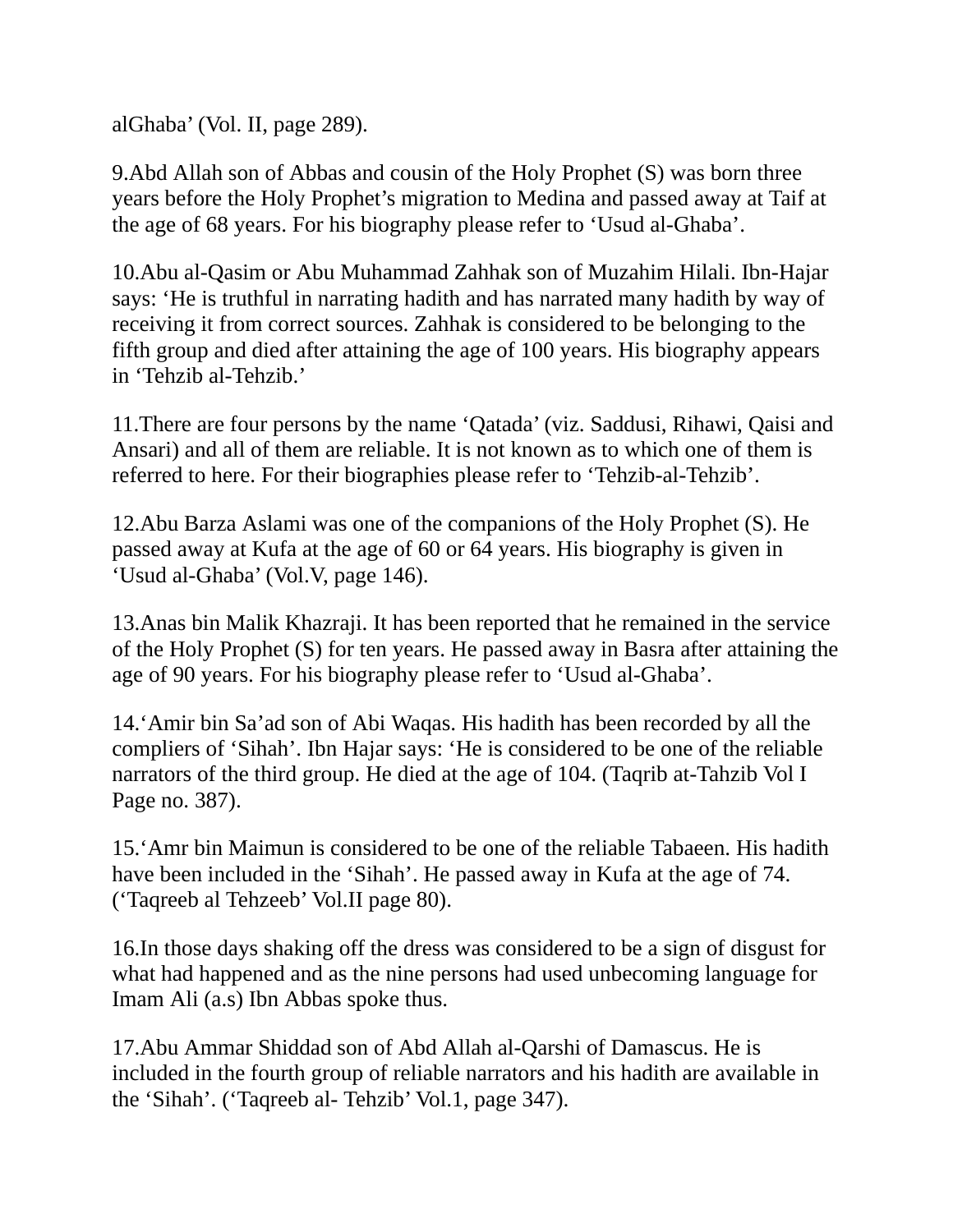18.Maqtal of Khwarizmi Vol 2 Page 61, printed at Najaf.

19.For example the narration about the biography of 'Atiyya' as detailed in 'Usud al- Ghaba' (Vol.III, page 413) and in 'Asaba' (Vol.II, page 479) and 'Tarikh Baghdad' (Vol.X, page 278), and the narration of Hakim son of Saeed in 'Tafsir Tabari' (Vol.22, page 5) and other narrations quoted in 'Musnad' of Ahmed (Vol.VI, page 304) and 'Usud al-Ghaba' (Vol.II, page 12 and Vol.IV, page 29) and 'Majma al-Zawaid' (Vol.IX, pages 206 and 207) and 'Zakhair al Uqba' (page 21).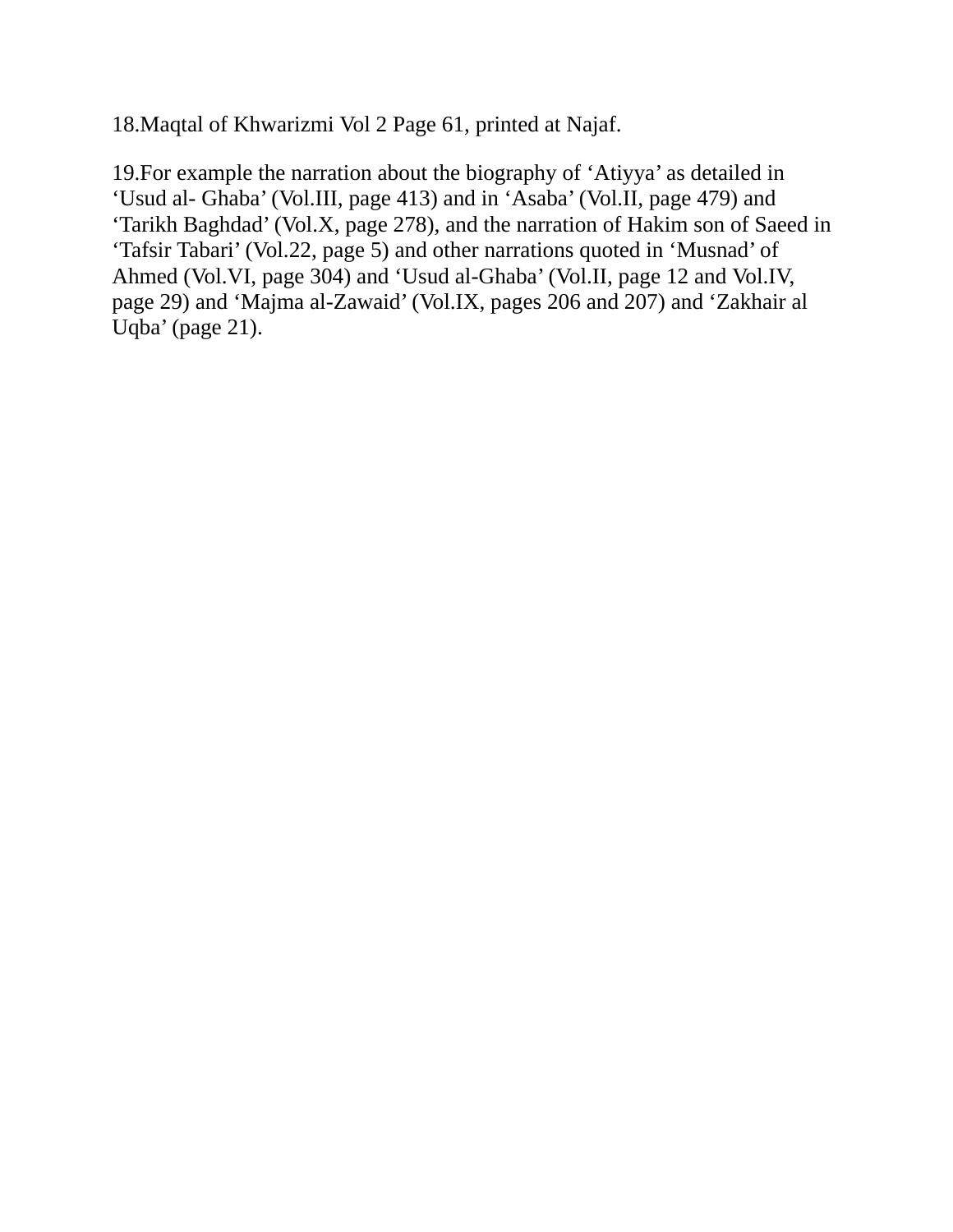# **The Verse of Purification in Shia Sources**

# **The Revelation of the Verse of Purification**

#### **(a) Tradition of Ummul Momineen Umm Salma**

#### **(a) Tradition of Ummul Momineen Umm Salma 1**

Shahar Bin Hoshal says: I came to Umm Salma the wife of the Holy Prophet (S) and after salaam said: 'Have you seen this verse, O mother of believers, 'Allah only desires to keep away the uncleanness from you, O people of the House! and to purify you a (thorough) purifying'?' She said: 'I and the Messenger of Allah (S) were upon the bed and under the cloak of Khyber when Fatima (s.a) came with Hasan and Husain (a.s).

The Holy Prophet (S) said: 'Where is your cousin?'she said, 'at home'. He said: 'call him', she called him. Then he took all of them under the cloak and raised up his hands (in prayer) saying: 'O Allah these are my Ahlul bayt (a.s). So remove from them the impurity and purify them a thorough purification.' I was sitting opposite the Messenger of Allah (S). I said, 'O Messenger of Allah (S), may my parents be sacrificed upon you, and what about me?' He replied, 'You have a good future.' And the Verse descended, 'Allah only desires to ...'. It concerned the Prophet (S), Ali, Fatima, Hasan, and Husain (a.s).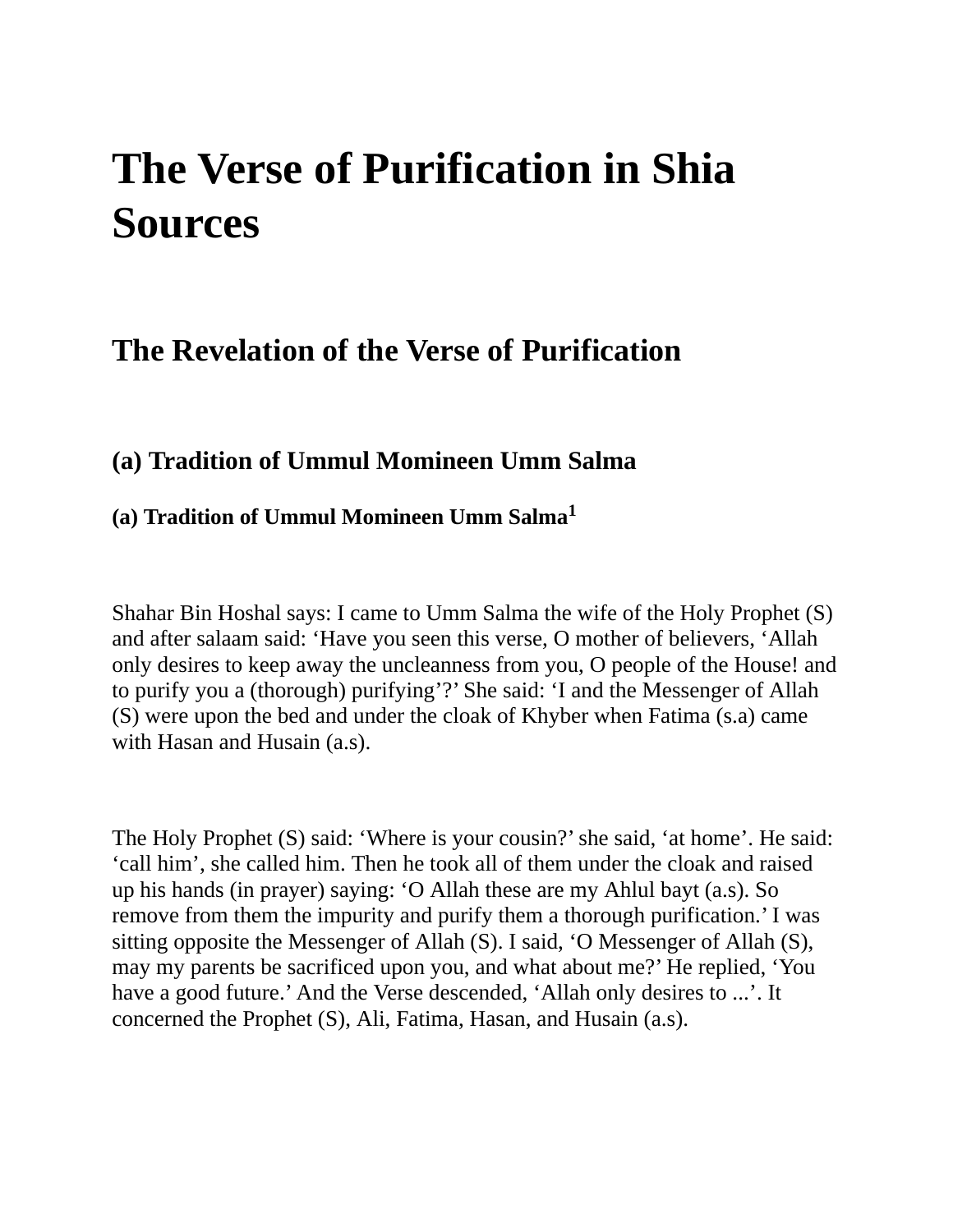#### **Another reference**

There is another narration of Umm Salma which states that the following verse was revealed for the Prophet (S), Ali, Fatima, Hasan, and Husain  $(a.s)^2$ 

Umm Salma says: The verse of "Allah only desires ..." was revealed in my house. And that the Holy Prophet (S) covered them with the cloak, raised his hands (in prayer) and said: "O Allah, these are my Ahlul Bayt (a.s) so remove from them uncleanness like You removed it from the progeny of Ismail, Ishaq and Yaqoob and purify them from the uncleanness like You purified the progeny of Lut, progeny of Imran and progeny of Haroon (a.s).

#### **From Abi Abdullah Al Jalali**

#### **From Abi Abdullah Al Jalali 3**

He said: I came to Ayesha and asked, 'where did the verse "Allah only desires ..." descend?' She said: "It descended at the house of Umm Salma." But Umm Salma said that if Ayesha is asked concerning this, she will say that it descended at her house. The Holy Prophet (S) said: "Is there any one who will call for me Ali, Fatima and their two sons?" She said, "Who is there other than me?" He said, "Then do as I say." So they all came and sat: Ali (a.s) between his hands, Husain (a.s) on his right, Hasan (a.s) on his left and Fatima (s.a) opposite him. The Prophet covered them with the cloak of Khyber and said thrice, "May the fire never approach you, you are my soul, my progeny, my Ahlul Bayt from my flesh and my blood."

Umm Salma said, "O Prophet of Allah! Can I enter with you?" The Holy Prophet said, "O Umm Salma you are from my righteous wives." Then the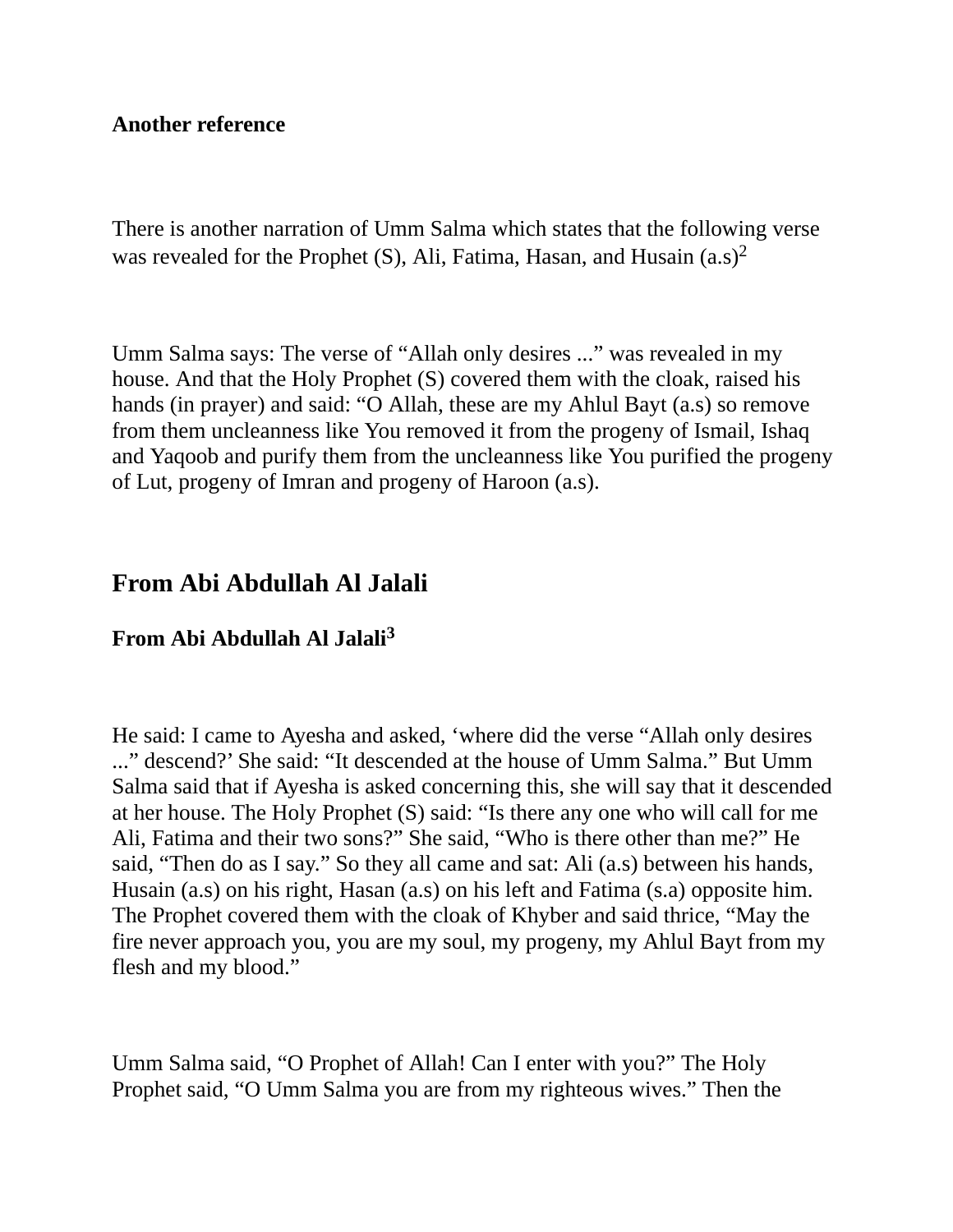following verse of Quran was revealed:

#### *"Allah only desires to keep away the uncleanness from you, O People of the House! And to purify you a (thorough) purifying."*

(Sura al-Ahzaab, 33:33)

#### **From Abdulla Ibn Moeen, the slave boy of Umm Salma**

#### **From Abdulla Ibn Moeen, the slave boy of Umm Salma 4**

In this tradition also Umm Salma says that the verse: "Allah only desires to keep away the uncleanness from you, O People of the House!" was revealed in my house.

The Holy Prophet (S) ordered me to send Ali (a.s), Fatima (s.a), Hasan (a.s) and Husain (a.s). Then they came and seated with him. The Messenger of Allah (S) said: 'O Allah these are my household, my progeny, so remove uncleanness from them and purify them a (thorough) purifying.' He repeated this thrice. I said, 'And I, O, Messenger of Allah?' He replied, 'You shall have a good future Insha Allah.'

#### **From Imam Reza (a.s)**

Umm Salma said, "On the day the verse of purification was revealed at my house the Messenger of Allah summoned Ali, Fatima, Hasan and Husain (a.s). When they all gathered Jibraeel (a.s) came. The Messenger of Allah (S) prayed,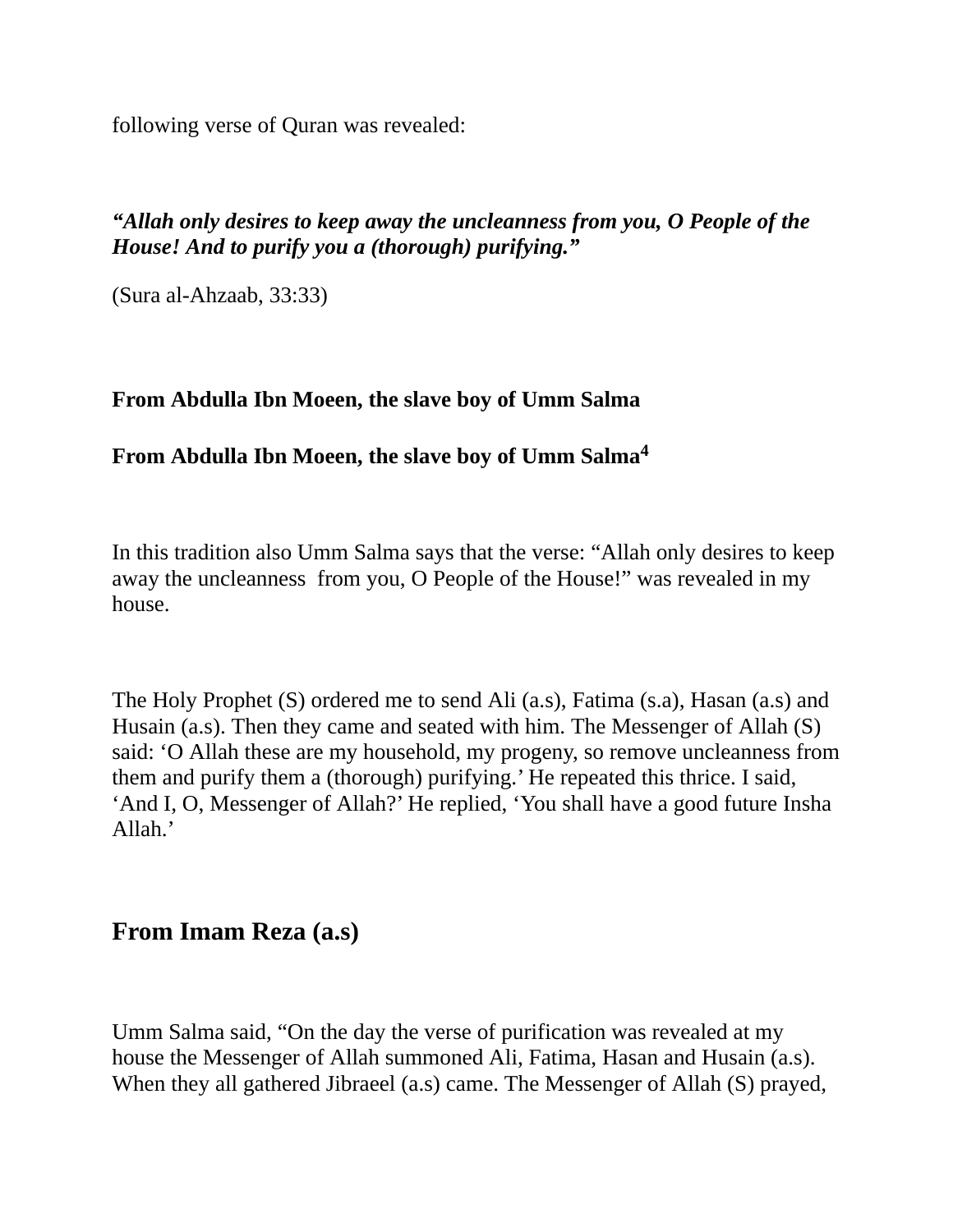'O Allah these are my Ahlul Bayt, O Allah remove uncleanness from them and purify them a (thorough) purifying.'Jibraeel (a.s) said, 'And am I from you, O Muhammad?' The Prophet (s.a) replied, 'You are from us O Jibraeel.'

Umm Salma asked, 'O Messenger of Allah, am I from your Ahlul Bayt?' and moved forward to enter the cloak. The Messenger of Allah (S) said, 'Stay in your place O Umm Salma, You are on the good and you are from the wives of the Messenger.'

Then Jibraeel (a.s) said: 'Recite O Muhammad! Allah only desires to keep away the uncleanness from you, O People of the House! And to purify you a (thorough) purifying.'

#### **(b) Tradition of Al Husain Ibn Ali (a.s)**

From Zaid<sup>5</sup> bin Ali from his father from his grandfather, He said: The Messenger of Allah (S) was at the house of Umm Salma when she served a dish of Harira. He called Ali, Fatima, Hasan and Husain (a.s) and they ate from it. Then he covered them with the cloak of Khyber and said: 'Allah only desires to keep away the uncleanness from you O People of the House! And to purify you a (thorough) purifying.' Umm Salma said: 'And am I one of them O Messenger of Allah?' He (S) said, 'You have a good fortune.'

#### **(c) Tradition of Abu Saeed Khudri**

- **(i) From Abu Saeed Khudri**
- **(i) From Abu Saeed Khudri 6**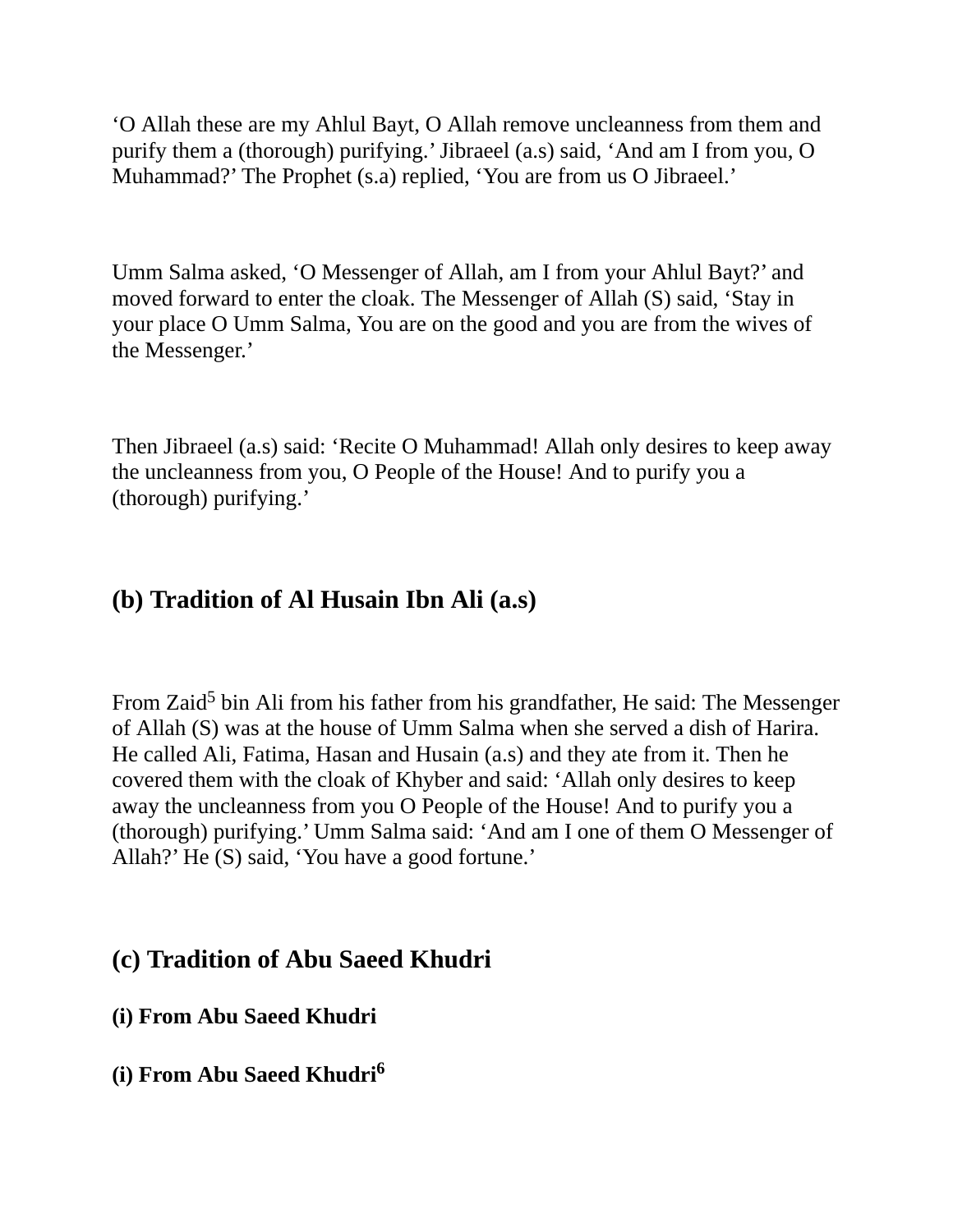He says: The Verse of Purification was revealed when the Messenger of Allah (S) had collected Fatima, Ali, Hasan and Husain (a.s) in the cloak and prayed 'O Allah these are my Ahlul Bayt so keep away uncleanness from them and purify them a (thorough) purifying.' Umm Salma asked, 'O Messenger of Allah! Am I included in them?' He said, 'And you have a good fortune.'<sup>7</sup>

#### **(ii) From Atiyya**

Atiyya says that he asked Abu Saeed Khudri about the holy verse: 'Allah only desires to keep away uncleanness from you O People of the House! And to purify you a (thorough) purifying." Abu Saeed Khudri said that it was revealed for the Messenger of Allah, Ali, Fatima, Hasan and Husain (a.s).

#### **(d) From Abu Jafar**

#### **(d) From Abu Jafar 8**

Regarding the Quranic verse, *'Allah only desires to keep away uncleanness from you, O People of the House! And to purify you a (thorough) purifying'* he says that this verse was revealed for the Messenger of Allah (S), Ali, Fatima, Hasan and Husain (a.s). It was revealed at the house of Umm Salma the wife of the Prophet (s.a). The Messenger of Allah (S) called Ali, Fatima, Hasan and Husain (a.s) and covered them with the cloak of Khyber. Then he said, 'O Allah! These are my Ahlul Bayt regarding whom you have promised me whatever you promised. O Allah keep away the uncleanness from them and purify them a (thorough) purification.' Then the above verse was revealed. Umm Salma said: 'And am I included in them?' He said, 'I give you glad tidings that you shall have a good future.'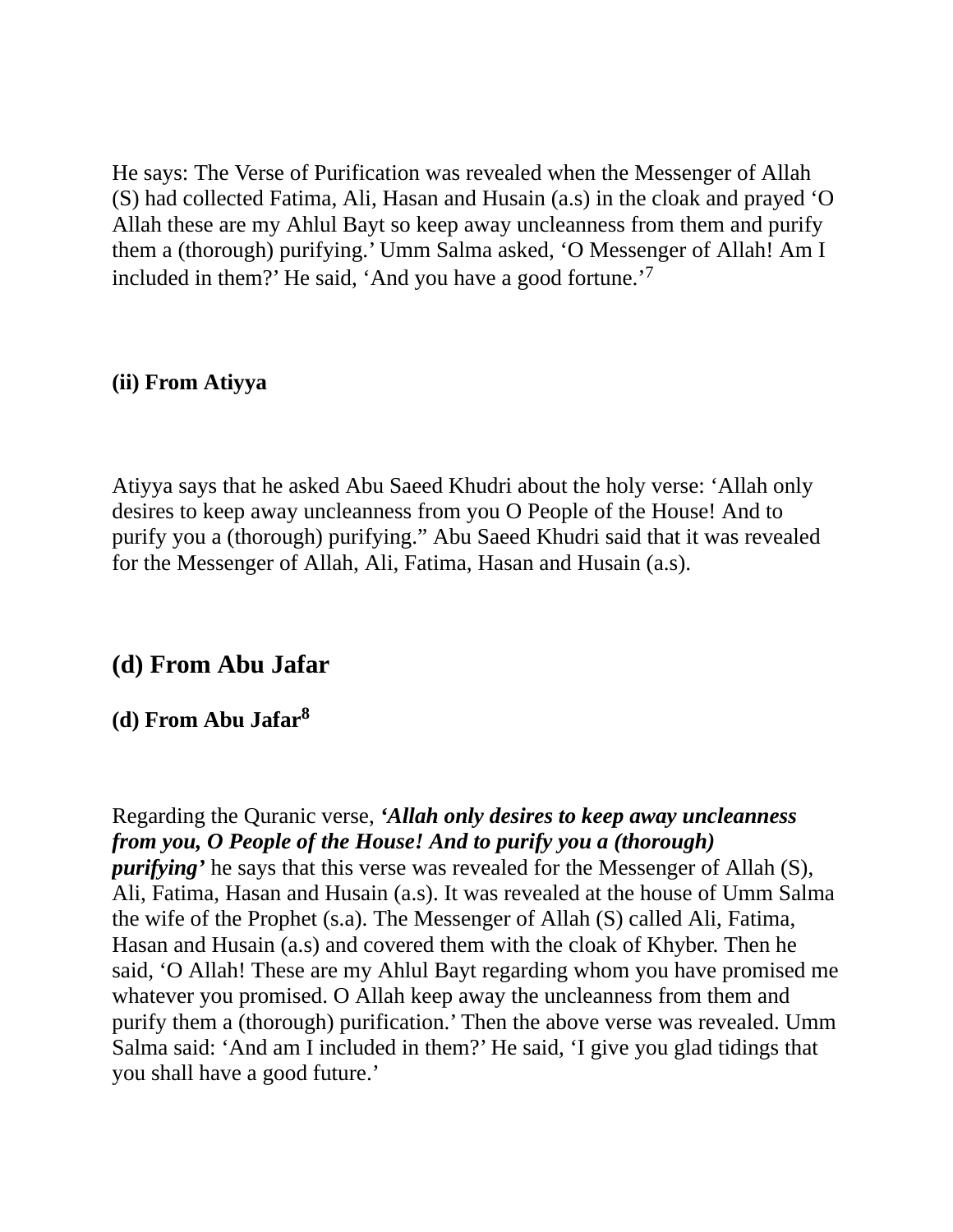# **What Did the Holy Prophet (S) Do After the Revelation of this Verse?**

#### **(a) From Abu Saeed Khudri**

#### **(a) From Abu Saeed Khudri 9**

He says, 'The Messenger of Allah (S) used to come at the door of Ali and Fatima for forty days and say, "Peace be upon you and the Mercy of Allah and His Blessings, O Ahlul Bayt. Allah only desires to keep away uncleanness from you O people of the House! And to purify you a (thorough) purifying. I am at war with the one who makes war on you and peace at the one who is at peace with you."

#### **(b) From Abu Humra**

#### **(b) From Abu Humra 10**

He says that I was in the service of the Messenger of Allah (S) for nine or ten months, nine months to be sure. I used to see that every day the Prophet (S) came out from his house in the morning and knocked at the door of Ali, Fatima, Hasan and Husain (a.s) saying, "Peace be upon you and the Mercy and Blessings of Allah. Rise up for prayers that Allah may have mercy on you."

They replied, "And Peace be upon you and the Mercy and Blessings of Allah, O Messenger of Allah." Then the Messenger of Allah (S) said, "Allah only desires to keep away uncleanness from you O people of the house and purify you a (thorough) purifying."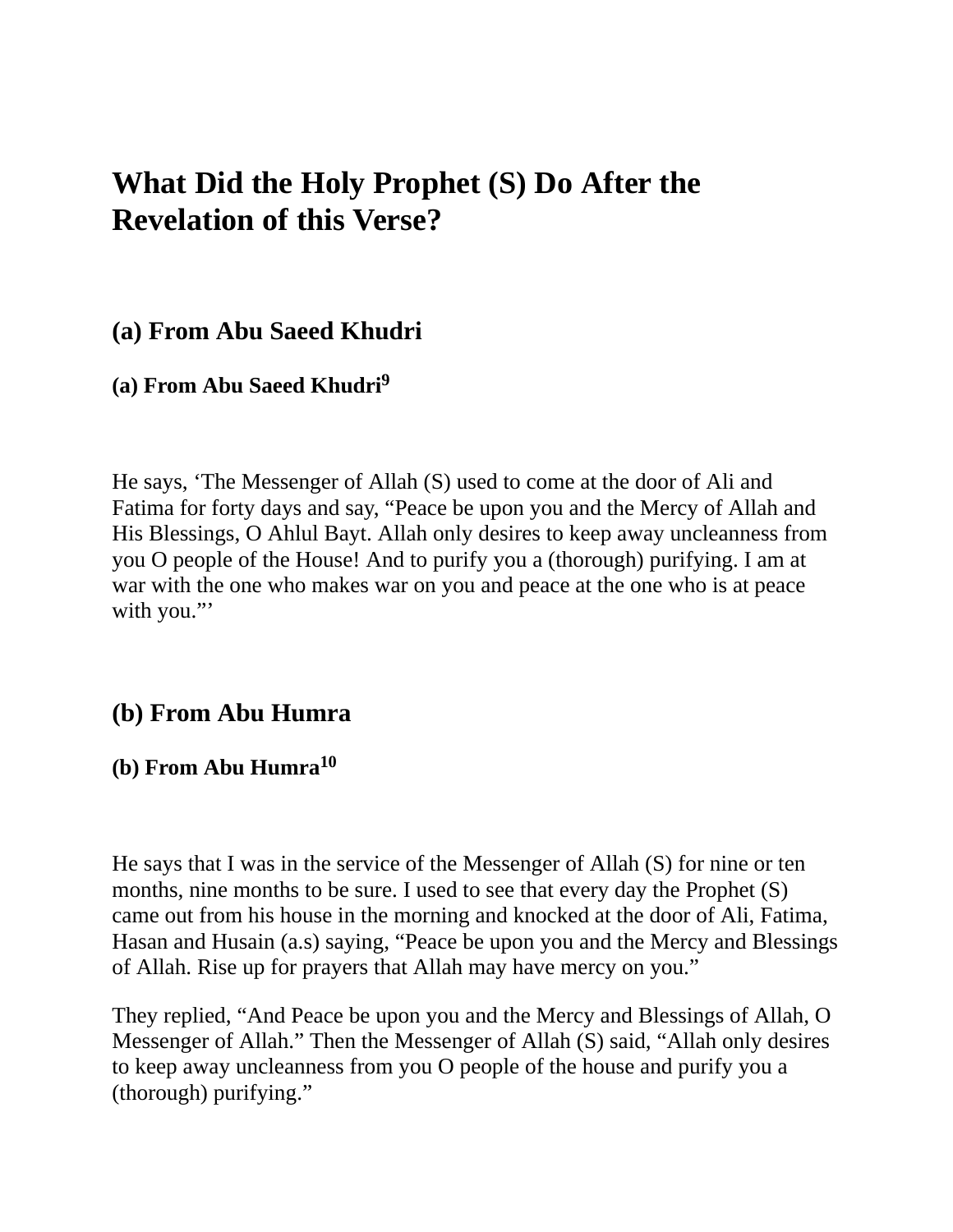The above tradition has been recorded with a slight variation also.

#### **(c) From Amirul Momineen Ali (a.s)**

Ali (a.s) said<sup>11</sup>, "The Messenger of Allah came to us every morning and said, "Prayers! May Allah have Mercy on you, Prayers! Allah only desires to keep away uncleanness from you, O People of the House and purify you a (thorough) purifying."

#### **(d) From Abu Jafar (a.s)**

#### **(d) From Abu Jafar (a.s) 12**

He narrated from his father Imam Sajjad (a.s) that he said regarding the holy verse,

#### *"And enjoin prayer on your household and steadily adhere to it..." (Sura Taha 20:132).*

It was revealed for Ali, Fatima, Hasan and Husain (a.s). The Messenger of Allah (S) came to the door of Fatima (s.a) every morning and said, "Peace be upon you, O Ahlul Bayt and Mercy of Allah and His blessings be upon you. Prayers! May Allah have Mercy on you."

"Allah only desires to keep away the uncleanness from you, O People of the House! And to purify you a (thorough) purifying."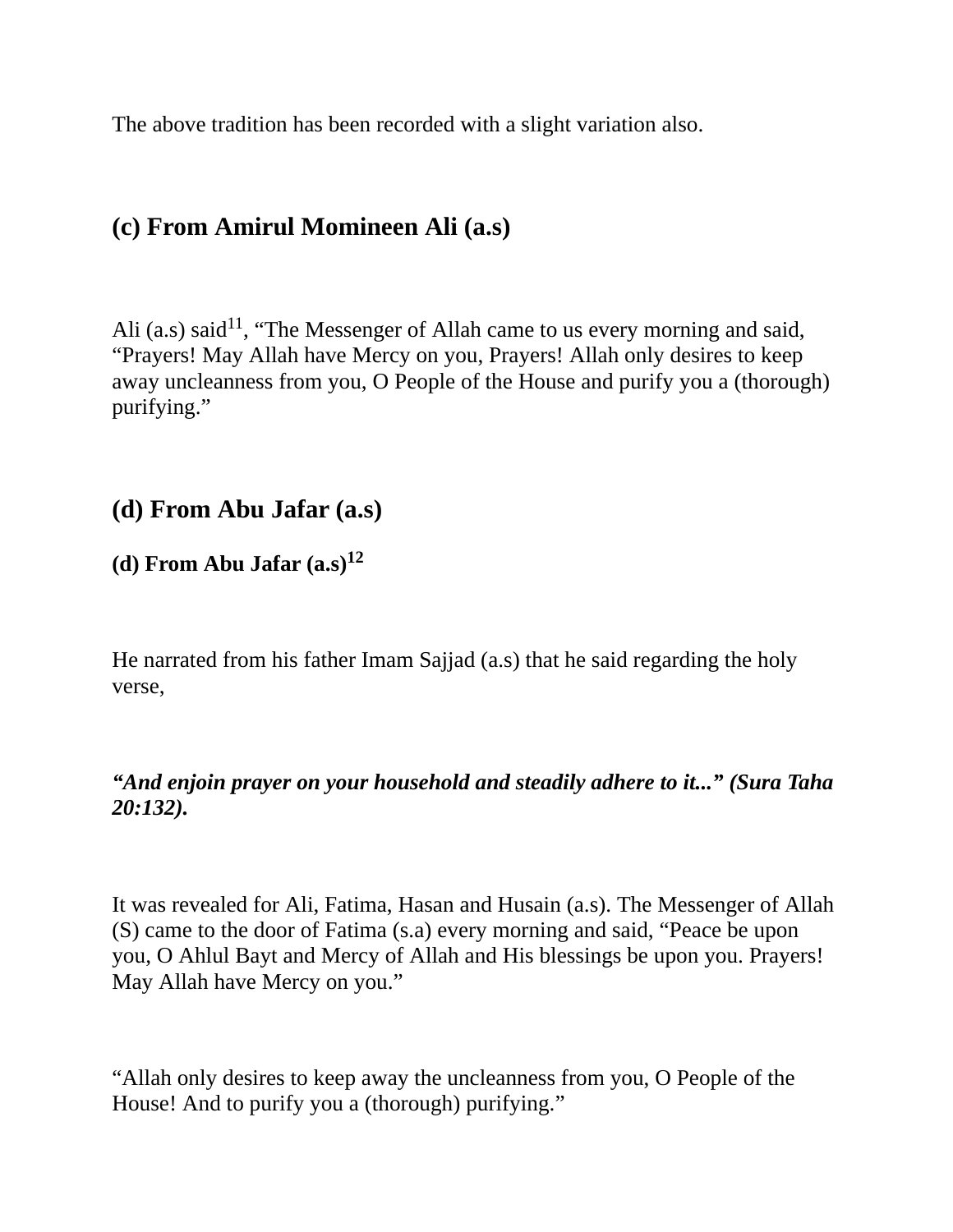Moreover, in Tafsir of Furat13the exegesis of the verse, "And enjoin prayer on your household, and steadily adhere to it...." is as follows:

Allah certainly ordered the above for the people of every household. However, it was necessary to show the superiority of the Prophet's household over that of the common people. Thus when this verse was revealed the Messenger of Allah (S) approached the door of Ali, Fatima, Hasan and Husain (a.s) every day before the morning prayers and said, "Peace be upon you and the Mercy of Allah."

"Peace be upon you (too), O Messenger of Allah." replied Ali, Fatima, Hasan and Husain (a.s). Then the Messenger of Allah knocked at the door and said, "Prayers! Prayers! May Allah have mercy on you. Allah only desires to keep away the uncleanness from you, O People of the House! And to purify you a (thorough) purifying."

He continued with this practice till his last days.

#### **(e) From Imam as-Sadiq (a.s)**

Imam Sadiq (a.s) narrates from his forefathers: Every day at the time of dawn the Messenger of Allah (S) approached the door of Ali and Fatima and said, "Praise be to Allah the best of the benevolents, the greatest bestower of bounties, One by Whose blessings we achieve righteousness, One Who listens to those who praise Him. May we receive the best of His bounties. We seek refuge in Allah from the fire. We seek refuge in Allah from the day of the fire and the night of fire. Prayers! O Ahlul Bayt. Allah only desires to keep away uncleanness from you, O people of the House! And to purify you a (thorough) purifying."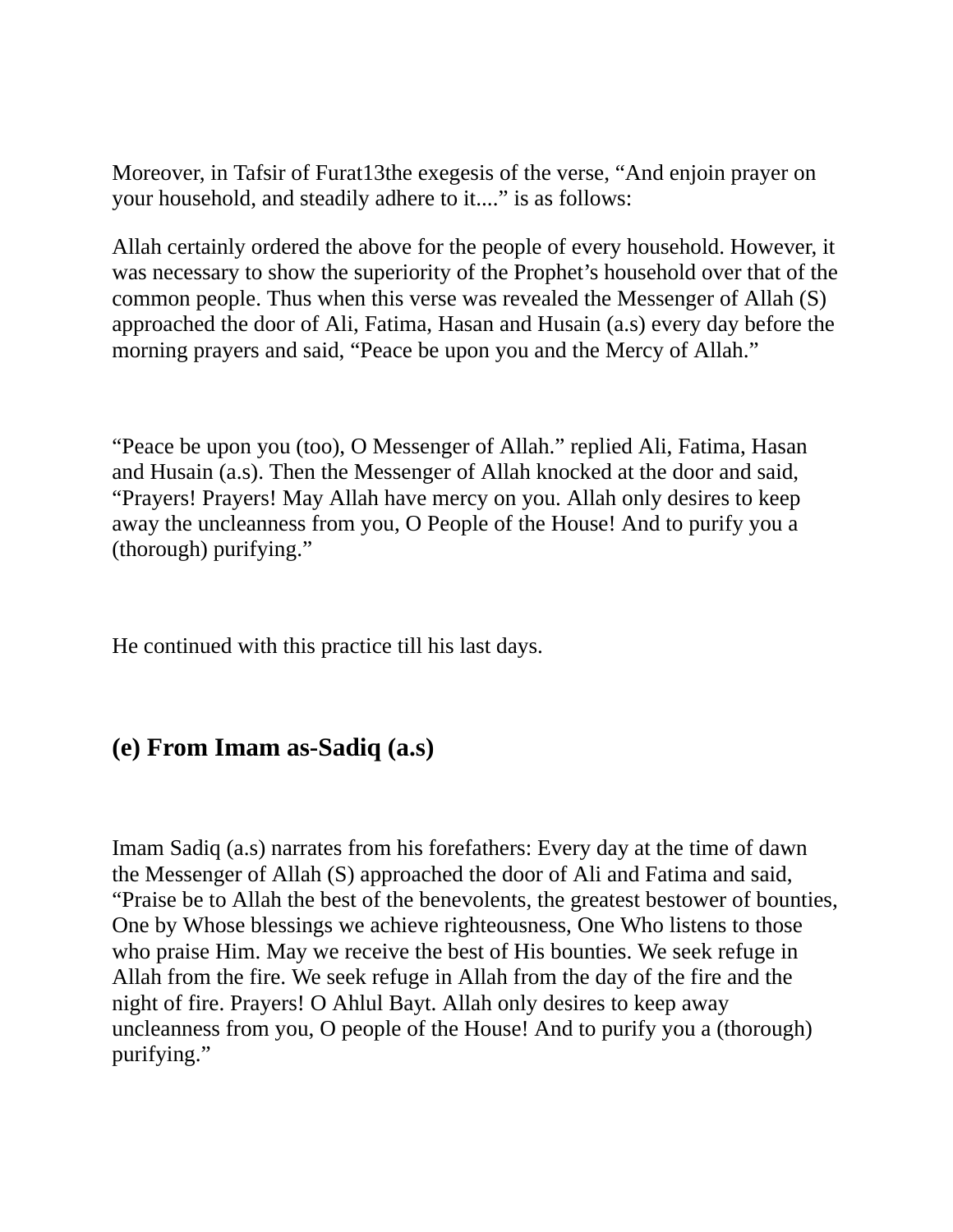It has also been recorded from Abu Saeed Khudri that he said: When this verse was revealed the Messenger of Allah (S) came to the door of Fatima and Ali for nine months at the time of every prayer and said, "Prayers! May Allah have mercy on you. Allah only desires to keep away uncleanness from you. O people of the House! And to purify you a (thorough) purifying."

Allama Majlisi says that this tradition has been narrated through many chains of narrators.

# **Those Who Relied on this Verse**

#### **(a) Amirul Momineen Ali (a.s)**

#### **(a) Amirul Momineen Ali (a.s) 14**

Ali (a.s) says: "Certainly Allah the Almighty raised the status of us, Ahlul Bayt. And why not when Allah the Great and Mighty has mentioned in His book, "Allah only desires to keep away uncleanness from you. O people of the House! And to purify you a (thorough) purifying."

Thus He purified us from every impurity, external and internal and we are at the pinnacle of truth."

#### **(b) Al Hasan Ibn Ali (a.s)**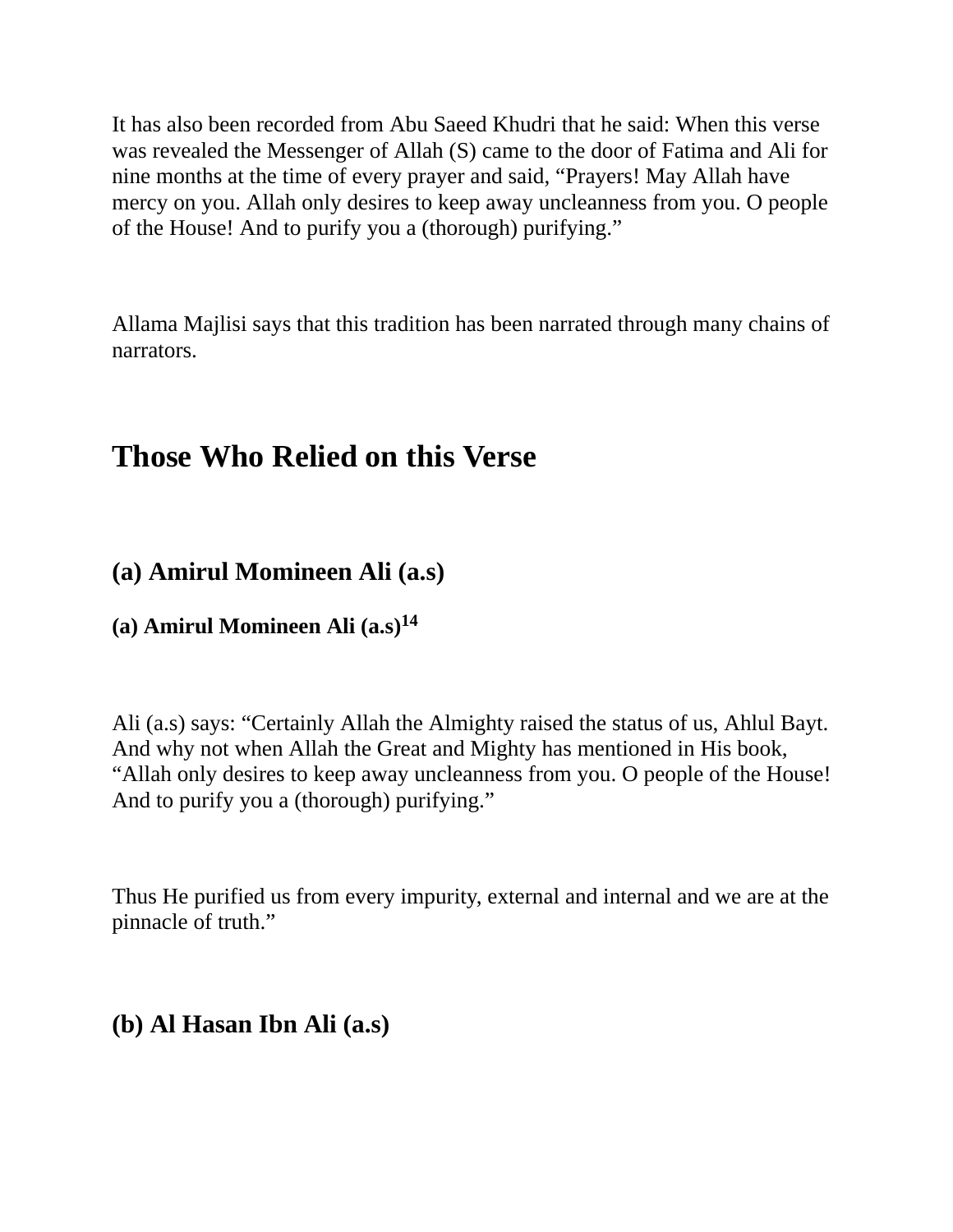(i) Imam Hasan (a.s) addressed the people after the martyrdom of his father Imam Ali (a.s) and said during his speech: 'O people! Whoever knows me, knows me and whoever does not know me should know that I am Hasan bin Ali. I am the son of the Holy Prophet (S) and of his successor. I am the son of the giver of good tidings and the warner. I am his son who invited people to Allah and warned them of the torture of His hell-fire. I am the son of the Luminous Lamp. I belong to the house upon where Jibraeel used to descend and from there ascend to heavens. I belong to the family from whom Allah has removed all impurities and made them pure."<sup>15</sup>

(ii) At the time of the Peace Treaty with Muawiya.

'And I tell this to the gathering of men, so listen to me. You possess hearts as well as hearing, so pay attention. We are the Ahlul Bayt whom Allah honoured with Islam. He exalted us and raised our status and kept every impurity away from us and purified us with a thorough purification. And one of the impurity is doubt. And we have no doubt that Allah is the truth. And that His religion is forever. Allah has purified us from every infamy and bestowed us with His bounties since the time of Adam (a.s) till He said, "Allah only desires to keep away uncleanness from you O people of the House! And to purify you a (thorough) purifying."'

'So when the Verse of Purification was revealed the Messenger of Allah (S) took me with him, and my brother, and my mother, and my father under the Cloak of Khyber, taken from Umm Salma, and it was in the house of Umm Salma. On that day he (S) said: "O Allah these are my Ahlul bayt (a.s) and my Progeny. So remove from them the impurity and purify them with a thorough purification." Then Umm Salma said, "Can I also enter (the Cloak) with you?" The Messenger of Allah (S) told her, "May Allah have Mercy upon you, you are upon the right and you have a good future, but you are not allowed (to enter), this is (only) for me and for them (the Ahlul Bayt).'

'From that day onwards the Messenger of Allah (S) used to approach our door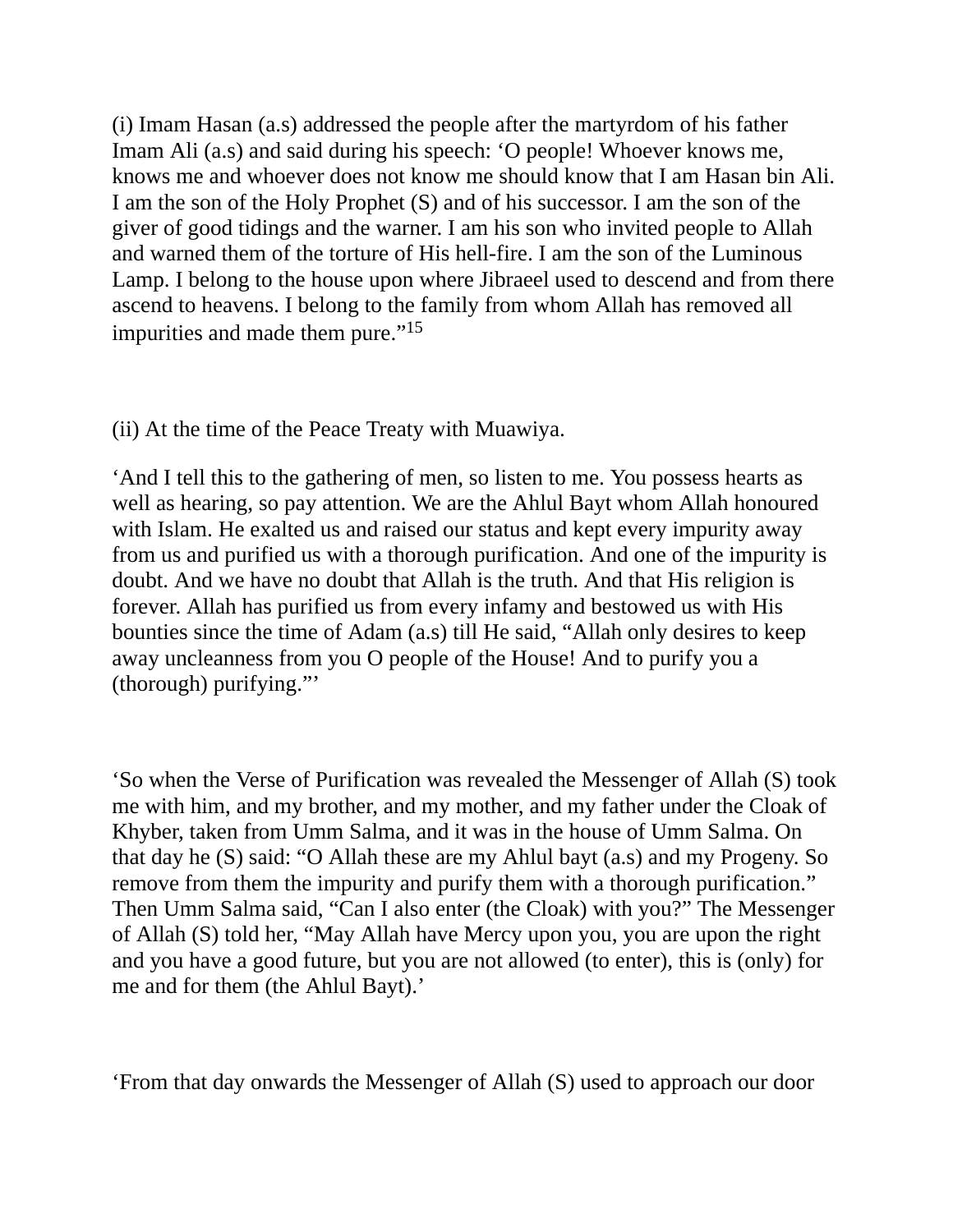every day at dawn and say, "Prayers! May Allah have Mercy on you. Allah only desires to keep away uncleanness from you O people of the House! And to purify you a (thorough) purifying.'<sup>16</sup>

#### **(c) Umm Salma**

The following narration has been recorded in the Tafsir of Furat, Al Khisaal and Amaali of Sadooq, and Behaarul Anwaar from Umratul Hamadania binte Afaai: Umm Salma said, "Are you Umra?" "Yes", replied Umra. Then Umra requested Umm Salma, "Tell me about this man who is amongst you, who is loved by some and hated by others." Umm Salma asked, "Do you love him?" Umra said, "I neither love him - that is Ali (a.s) - nor hate him." Umm Salma said, "The Almighty Allah has revealed, 'Allah only desires to keep away uncleanness from you O people of the House and to purify you a (thorough) purification.' And there was no one in the house except Jibraeel, Mikaeel, Muhammad, Ali, Fatima, Hasan and Husain (a.s) and myself. And I said, 'O Messenger of Allah (S), am I also from the Ahlul Bayt?' He (S) said, 'You are from my righteous wives.' O Umra if he (S) had said 'Yes', it would have been more loved by me than anything on which the sun shines (more than anything in the world)." $17$ 

#### **(d) Ali Ibn Husain al-Sajjad (a.s)**

The given tradition has been recorded in the Amaali of Sadooq, Ihtejaaj of Tabarsi and Behaarul Anwaar:

When the prisoners belonging to the House of the Holy Prophet (S) were carried to Damascus and stationed in the prison opposite the Jama Masjid, an old man approached them and said: "Praise be to Allah who killed you and annihilated you and relieved the people from your mischief."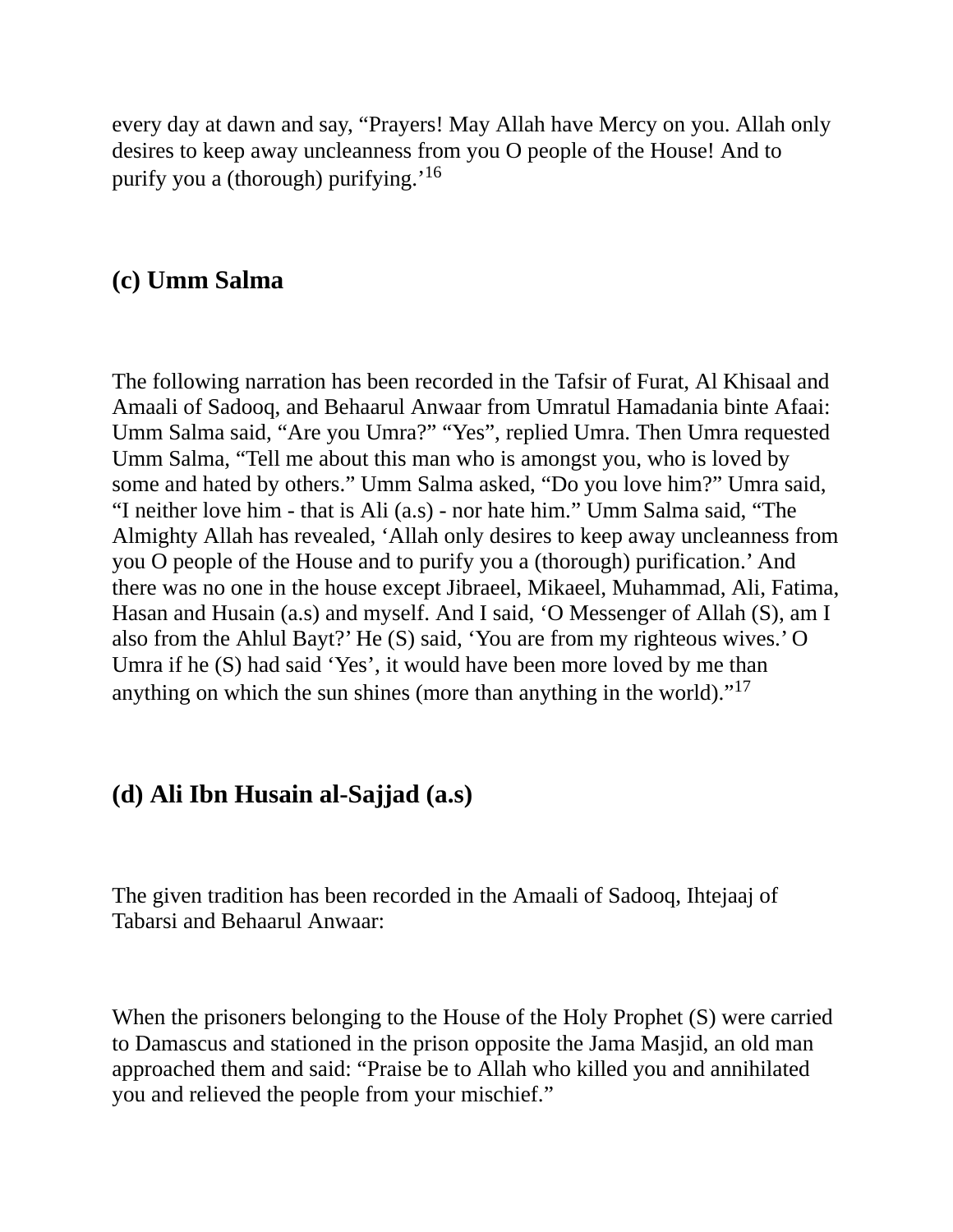Imam Sajjad (a.s) said, "O old man! Have you read the Holy Quran?" He replied, "Yes." Then the Imam (a.s) said, "Have you read the verse: 'No reward do I ask for this except the love of those near of my kin'?" The old man said, "Yes I have read it." The Imam (a.s) said, "It is us!"

Then he (a.s) said, "Have you read the verse, 'So give what is due to kindered...'?" The old man said, "Yes." Imam (a.s) told him, "It refers to us."

Then he (a.s) asked, "Have read the verse, 'Allah only desires to keep away uncleanness from you O people of the House and to purify you a (thorough) purifying'?" The old man replied, "Yes, I have read it." The Imam (a.s) said, "We are those referred to in this verse."

The old man said, "By Almighty Allah! Are you of the same family?" The Imam (a.s) replied, "Yes." The old man raised his hands towards the sky and said, "O Allah! I apologize for what I have said, (he repeated this thrice) and forsake the enmity against this family and hate the enemies of the Progeny of Muhammad (S). I had certainly recited the Quran but I did not understand this before this day." 18

#### **(e) Zaid bin Ali bin Husain**

Abul Jarood says that Zaid Ibn Ali has mentioned:

'Those people are ignorant who think that Allah only intends by this verse the wives of the Prophet (s.a). They lied and sinned. If Allah had intended to mean the wives of the Prophet (s.a) He would have said, 'Le yudheba a'nkunnarrijsa wa yutahherakunna tatheera' like He had used the female gender in the verse,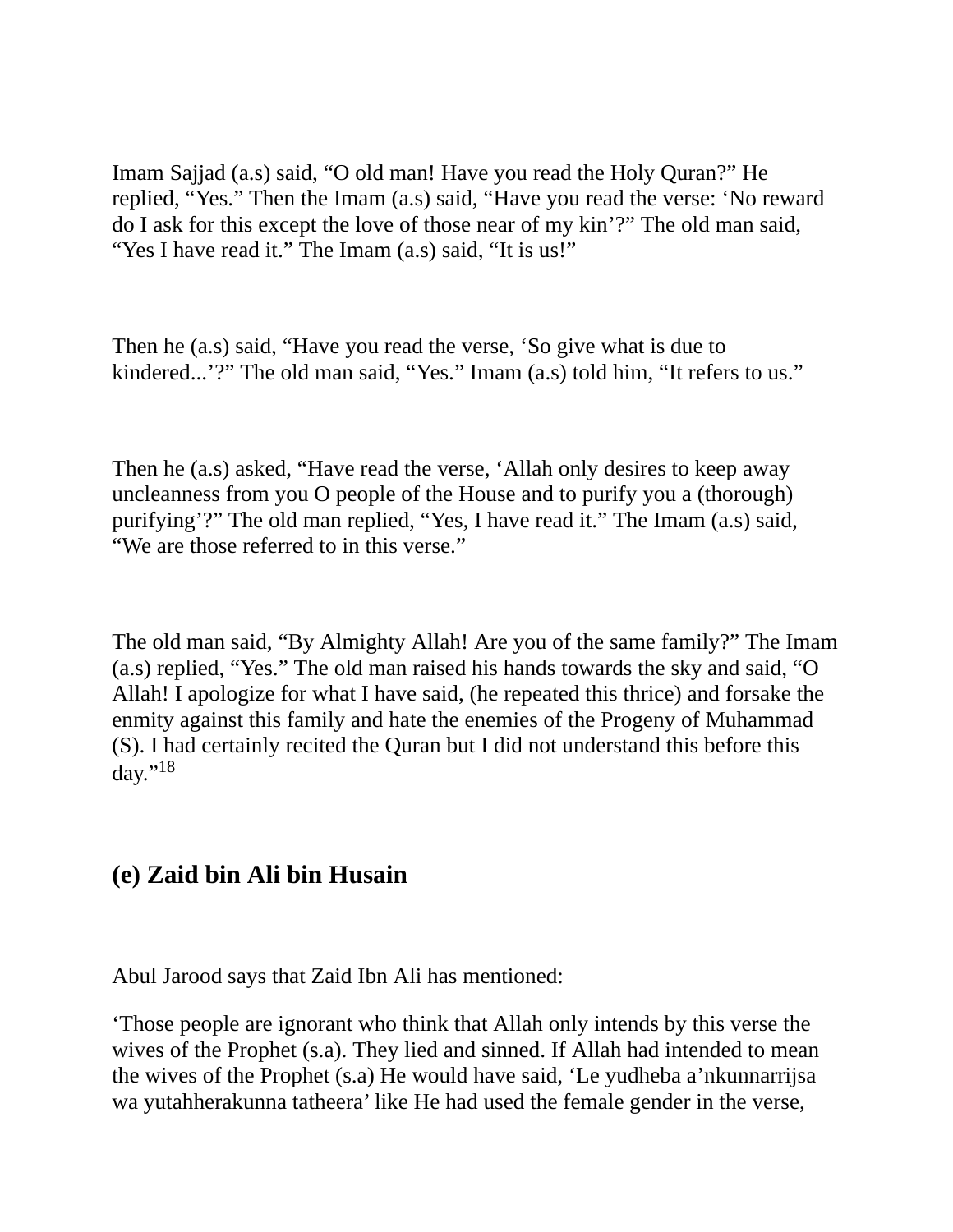'wadkurna maa yutla fi buyootekunna...'.'

1.Tafseer of Furat bin Ibrahim Al Kufi, page 21

 $\mathcal{L} = \{ \mathcal{L} = \{ \mathcal{L} = \mathcal{L} \} \cup \{ \mathcal{L} = \{ \mathcal{L} = \mathcal{L} \} \cup \{ \mathcal{L} = \{ \mathcal{L} = \mathcal{L} = \mathcal{L} \} \cup \{ \mathcal{L} = \{ \mathcal{L} = \mathcal{L} = \mathcal{L} = \mathcal{L} = \mathcal{L} \} \cup \{ \mathcal{L} = \{ \mathcal{L} = \mathcal{L} = \mathcal{L} = \mathcal{L} = \mathcal{L} = \mathcal{L} \} \cup \{ \mathcal{L} = \{ \mathcal{L}$ 

- 2.Tafseer Furat Pg. 126
- 3.Tafseer Furat Pg. 124
- 4.Al Amaali of Shaykh Sadooq, Vol.1, Pg. 270
- 5.Jame al Fawaid, Pg. 203
- 6.Behaarul Anwaar, Vol. 25, Pg. 212, 213
- 7.Behaarul Anwaar Vol.35, Pg. 208
- 8.Behaarul Anwaar Vol.35, Pg. 206
- 9.Tafseer Furat, Pg. 122
- 10.Tafseer Furat, Pg. 123, 124
- 11.Amaali of Shaykh Sadooq, Pg. 55
- 12.Behaarul Anwaar Vol.25, Pg. 220
- 13.Tafseer Furat Pg. 530,531
- 14.Behaarul Anwaar, Vol. 25, Pg. 213, 214
- 15.Behaarul Anwaar, Vol. 25, Pg. 214
- 16.Behaarul Anwaar Vol.10, Pg. 141,142